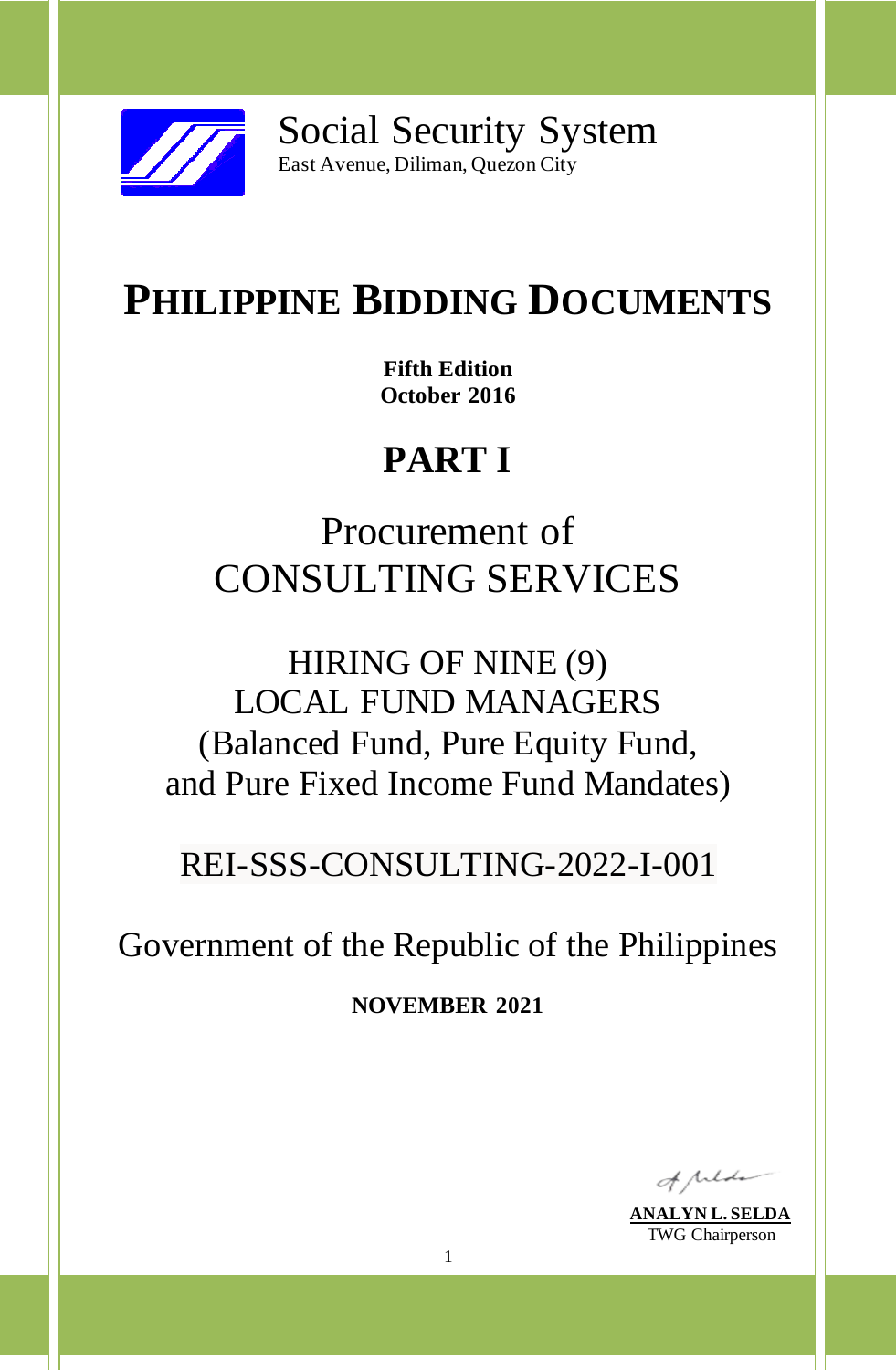# **TABLE OF CONTENTS**

# **PART I**

| <b>SECTION I. REQUEST FOR EXPRESSION OF INTEREST 3</b> |  |
|--------------------------------------------------------|--|
| <b>SECTION II. ELIGIBILITY DOCUMENTS 11</b>            |  |
| <b>SECTION III. ELIGIBILITY DATA SHEET17</b>           |  |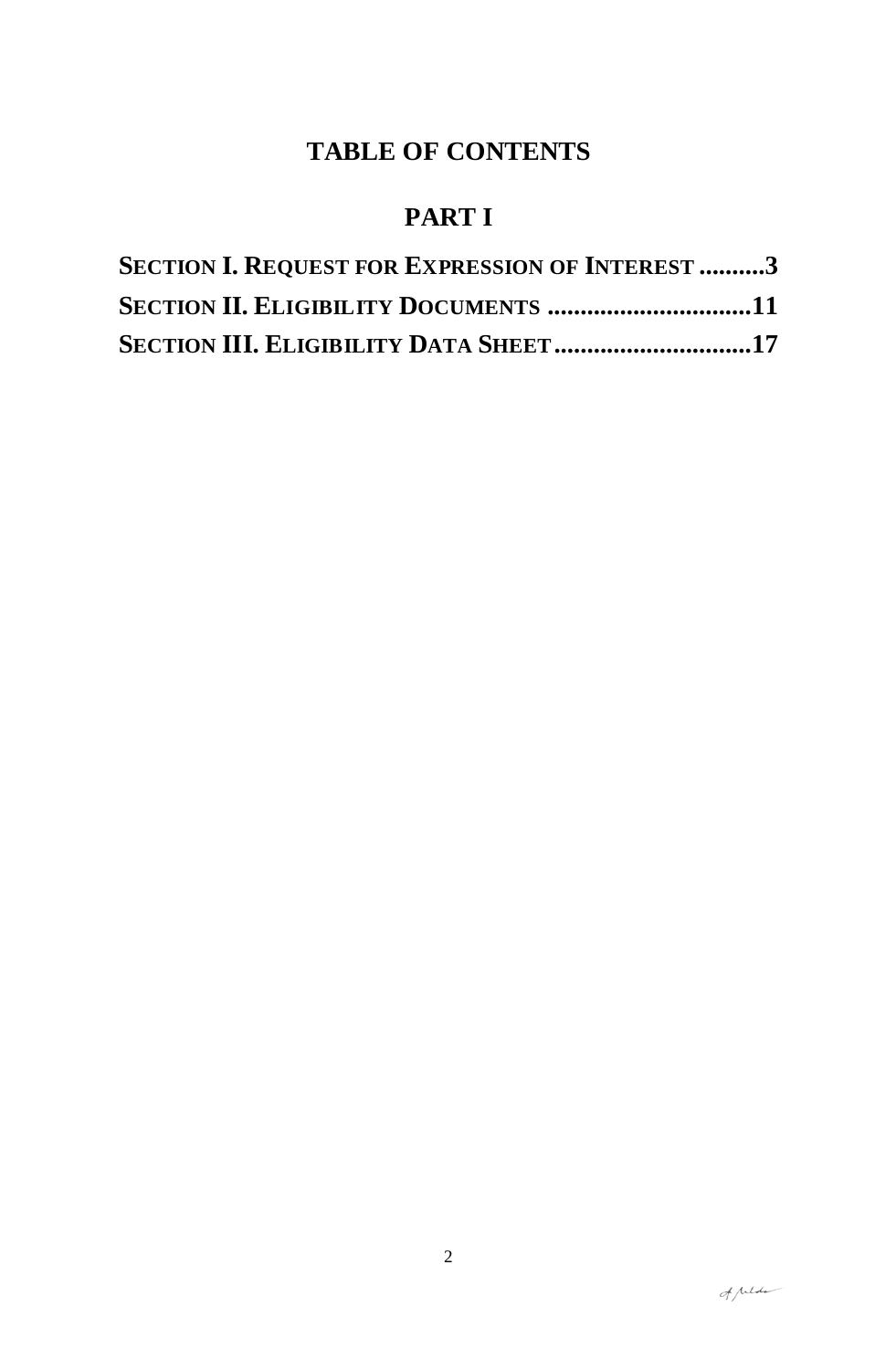# *Section I. Request for Expression of Interest*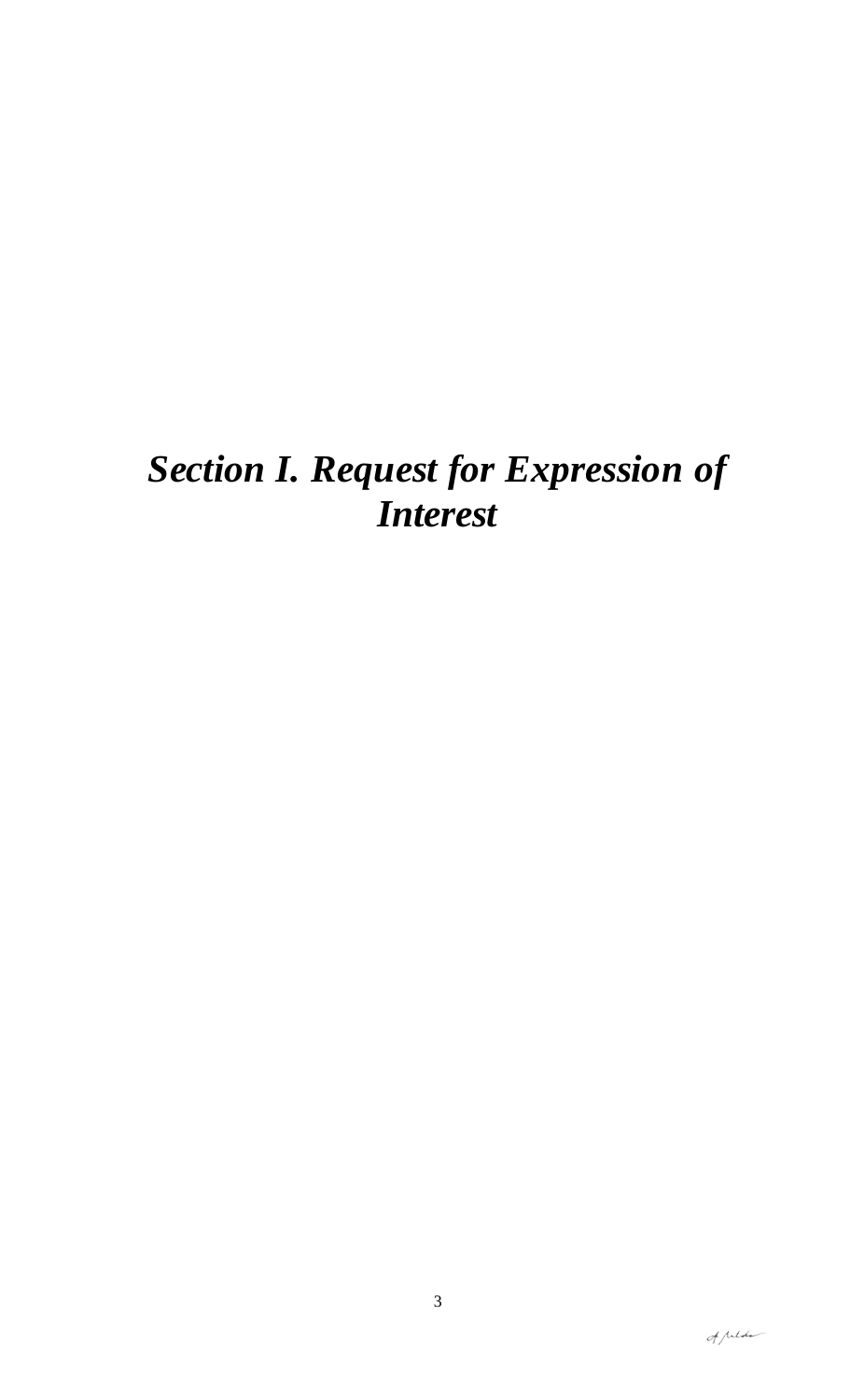

# *Request for Expression of Interest For REI-SSS-Consulting-2022-I-001*

## *HIRING OF NINE (9) LOCAL FUND MANAGERS (Balanced Fund, Pure EquityFund, and Pure Fixed Income Fund Mandates)*

1. The **SOCIAL SECURITY SYSTEM (SSS**), through the Approved 2022 Indicative Annual Procurement Plan (IAPP) - MOOE with Code PAP 77 of the 2022 IAPP intends to apply the sum of  $P43,125,000.00$  for three (3) years inclusive of value-added tax (VAT), and all other expenses incidental to the management of the fund, being the Approved Budget for the Contract (ABC) to payments under the contract for Hiring of Nine (9) Local Fund Managers (Balanced Fund, Pure Equity Fund, and Pure Fixed Income Fund Mandates) to manage an aggregate amount of P11.5B, details as follows:

|          | Balanced Fund Mandate |                     |                  |                        |  |
|----------|-----------------------|---------------------|------------------|------------------------|--|
| Lot      | <b>Manage Fund</b>    | <b>ABC</b> per Year | <b>Total ABC</b> | <b>Validity Period</b> |  |
| $\bf{I}$ | P1,500,000,000.00     | P1,875,000.00       | P5,625,000.00    | Three $(3)$ Years      |  |
| $\rm II$ | P1,500,000,000.00     | P1,875,000.00       | P5,625,000.00    | Three $(3)$ Years      |  |
| Ш        | P1,500,000,000.00     | P1,875,000.00       | P5,625,000.00    | Three $(3)$ Years      |  |
| IV       | P1,500,000,000.00     | P1,875,000.00       | P5,625,000.00    | Three $(3)$ Years      |  |
| V        | P1,500,000,000.00     | P1,875,000.00       | P5,625,000.00    | Three $(3)$ Years      |  |

## **Balanced Fund Mandate**

#### **Pure Equity Fund Mandate**

| Lot | <b>Manage Fund</b>             | <b>ABC</b> per Year | <b>Total ABC</b> | <b>Validity Period</b> |
|-----|--------------------------------|---------------------|------------------|------------------------|
| VI  | P <sub>1</sub> ,000,000,000.00 | P1,250,000.00       | P3,750,000.00    | Three $(3)$ Years      |
| VH  | P <sub>1</sub> ,000,000,000.00 | P1,250,000.00       | P3,750,000.00    | Three $(3)$ Years      |

#### **Pure Fixed Income Fund Mandate**

| Lot  | <b>Manage Fund</b>             | <b>ABC</b> per Year | <b>Total ABC</b> | <b>Validity Period</b> |
|------|--------------------------------|---------------------|------------------|------------------------|
| VIII | P <sub>1</sub> ,000,000,000.00 | P1,250,000.00       | P3,750,000.00    | Three (3) Years        |
|      | P <sub>1</sub> ,000,000,000.00 | P1,250,000.00       | P3,750,000.00    | Three $(3)$ Years      |

A participating Local Fund Manager (LFM) must state which mandate it is bidding for – whether it is for the Balanced Fund Mandate and/or the Pure Equity Fund Mandate and/or the Pure Fixed Income Fund Mandate.

The LFM bidding for any of the above mandates shall be assumed to be bidding for all lots per mandate but can only win one lot per mandate.

Bid per mandate is capped at P5.625-M for Balanced Fund Mandate and aggregate of P3.75-M for Pure Equity and Pure Fixed Income Fund Mandate which is the ABC per mandate and the management fee per LFM for three (3) years inclusive of VAT, and all other expenses incidental to the management of the fund. The Financial Proposal component of the bid must be expressed as basis points capped at 12.5 basis points representing management fee based on quarterly average market value of the fund managed not to exceed ₱5.625-M for Balance Fund Mandate and ₱3.75-M for Pure Equity Fund Mandate and Pure Fixed Income Fund Mandate for three (3) years**.** Bids received in excess of the ABC shall be automatically rejected at the opening of the financial proposals.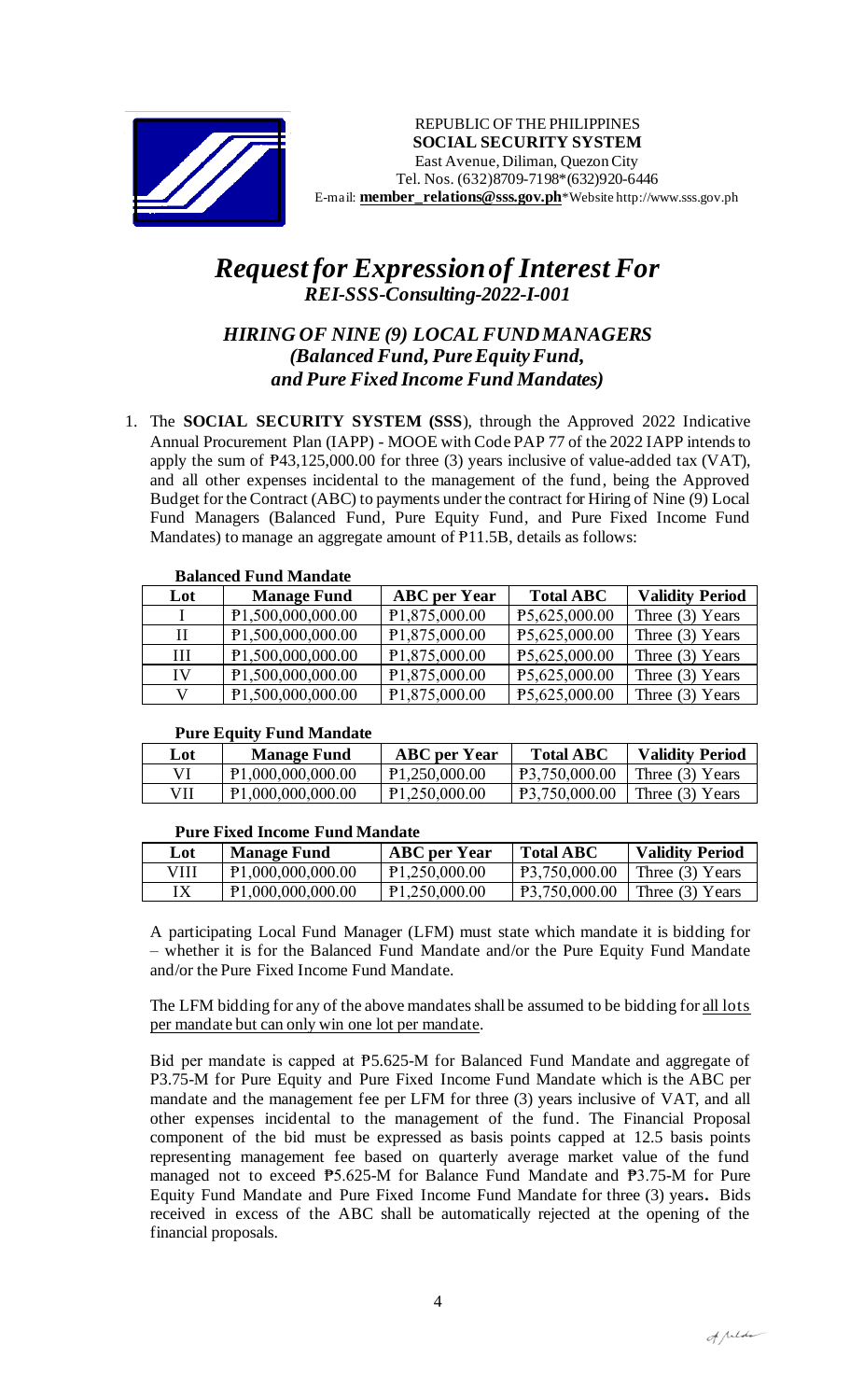2. The **SSS** now calls for the submission of eligibility documents for **Hiring of Nine (9) Local Fund Managers (Balanced Fund, Pure Equity Fund, and Pure Fixed Income Fund Mandates) who will manage any/combination/all of the following fund management mandates: a) balanced fund; b) pure equity fund; and c) pure fixed income fund. Management fee for each Local Fund Manager (LFM) is capped at** ₱**5.625-M for Balance Fund Mandate and ₱3.75-M for Pure Equity Fund Mandate and Pure Fixed Income Fund Mandate for three (3) years.** 

Eligibility documents of interested LFM must be duly received by the **BAC Secretariat on or before 15 November 2021 (Monday) not later than 2:00 pm.** at BAC Bidding Room (formerly CDPRD Computer Room), 2nd Floor, SSS Main Building, East Avenue, Diliman, Quezon City. Applications for eligibility will be evaluated based on a nondiscretionary "pass/fail" criterion.

**Only one company representative is allowed to attend the manual opening of Eligibility Documents. Other company representative may witness the opening of Eligibility Documents through Microsoft Teams. Kindly e-mail us on or before 12 November 2021, through e-mail address bac@sss.gov.ph, the following:**

- **a. Name of the representative and e-mail address; and**
- **b. Technical and administrative queries.**
- 3. Interested bidders may obtain further information from the SSS BAC Secretariat and inspect the Bidding Documents at the address given below during Monday to Friday, 8:00 A.M. to 5:00 P.M.
- 4. **A complete set of Bidding Documents may be acquired by interested Bidders starting 06 November 2021** up to the scheduled submission & receipt of bids from the address stated in the last item of the ITB.

Payment for the Bidding Documents shall be paid by the Shortlisted Consultant's only, as follows:

| Mandates                        | ABC per Mandate             | Price of Bid<br>Documents |
|---------------------------------|-----------------------------|---------------------------|
| <b>Balanced Fund Mandate</b>    | P <sub>28</sub> ,125,000.00 | P <sub>15</sub> ,000.00   |
| <b>Pure Equity Fund Mandate</b> | P 7,500,000.00              | P 8,000.00                |
| Pure Fixed Income Fund Mandate  | P 7,500,000.00              | P 8.000.00                |

The mode of payment will be on a cash basis payable at the SSS Cash Department, Ground Floor, SSS Main Building, upon accomplishment of SSS Form R-6. The Bidding Documents shall be received personally by the prospective Bidder or his authorized representative.

It may also be downloaded free of charge from the website of the Philippine Government Electronic Procurement System (PhilGEPS) and the website of the Procuring Entity*,*  provided that Bidders shall pay the applicable fee for the Bidding Documents not later than the submission of their bids.

5. The BAC shall draw up the short list of LFMs from those who have submitted Expression of Interest, including the eligibility documents, and have been determined as eligible in accordance with the provisions of Republic Act 9184 (RA 9184), otherwise known as the "Government Procurement Reform Act", and its Implementing Rules and Regulations (IRR).

The short list shall consist of maximum of *ten (10) prospective bidders for Balanced Fund Mandate and four (4) for both Pure Equity Fund Mandate and Pure Fixed Income Fund Mandate,* who will be entitled to submit bids. The criteria and rating system for shortlisting are: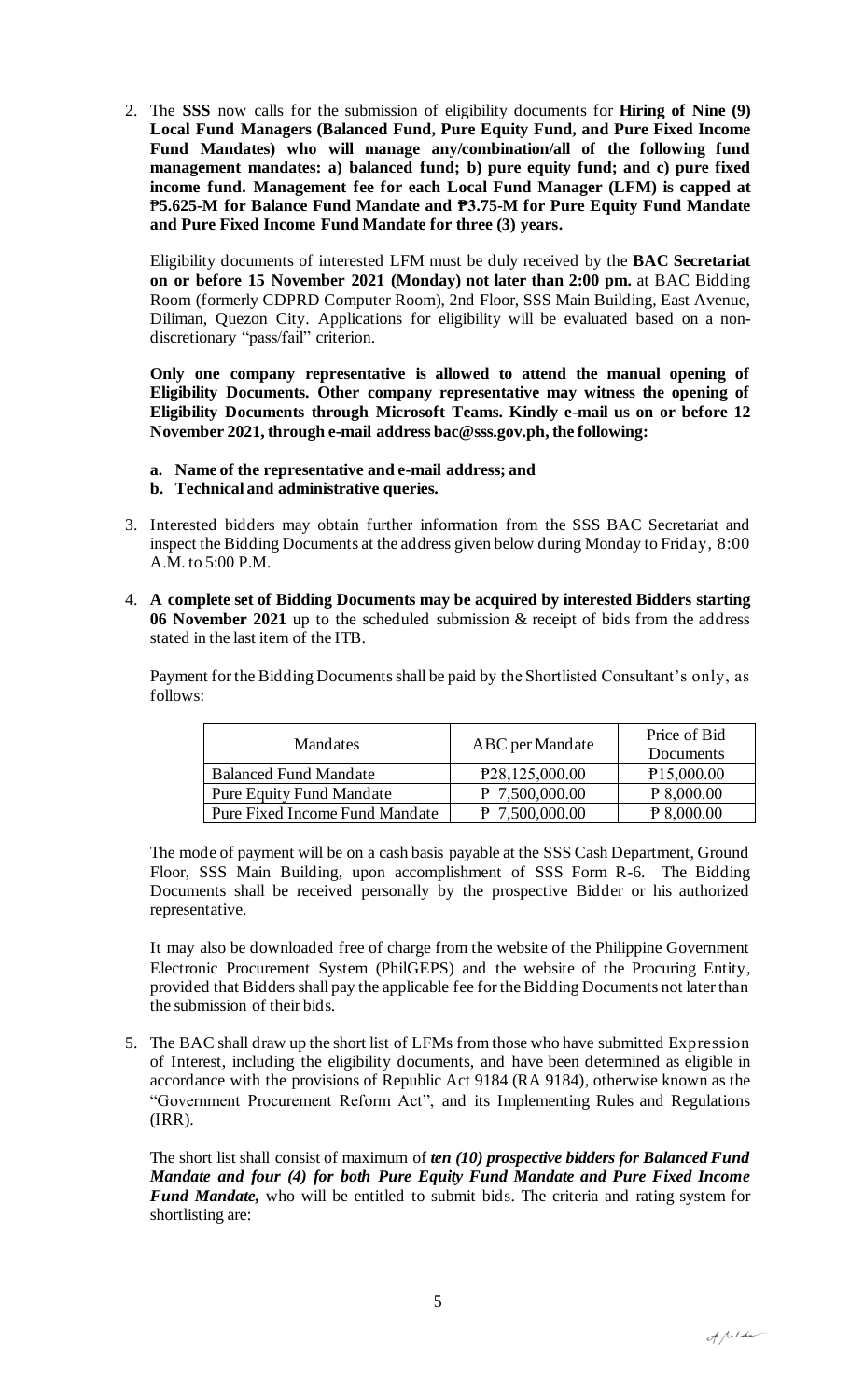| Criteria                                              | Requirement                                                                                                                                                                                                                                                                                                                                                                                                                                                                                                                                                                                                                                                           | <b>Maximum</b><br><b>Points</b> | Weight |
|-------------------------------------------------------|-----------------------------------------------------------------------------------------------------------------------------------------------------------------------------------------------------------------------------------------------------------------------------------------------------------------------------------------------------------------------------------------------------------------------------------------------------------------------------------------------------------------------------------------------------------------------------------------------------------------------------------------------------------------------|---------------------------------|--------|
| A. Bidders<br>Mandate as<br><b>Fund Manager</b>       | Bidder must be duly registered and authorized by<br>the appropriate agency to perform the function of<br>a fund manager for at least 5 years as of<br>December 31, 2020.                                                                                                                                                                                                                                                                                                                                                                                                                                                                                              | 15                              | 15%    |
|                                                       | Bidder(s)<br>provide<br>must<br>copy<br>οf<br>licenses/certificates issued by the appropriate<br>regulatory agency in the Philippines (e.g. BSP or<br>SEC) that it is allowed to perform the functions<br>of a fund manager or to engage in trust and other<br>fiduciary business (indicating date when the fund<br>management/trust<br>operation<br>started).<br>The<br>documents submitted should show that the<br>performing the<br>bidder<br>been<br>has<br>fund<br>management function for segregated fund for at<br>least five (5) years as of December 31, 2020.                                                                                               |                                 |        |
|                                                       | Years $\geq 15:15$ points<br>$10 \ge \text{years} < 15 \text{ years}$ : 12 points<br>$5 > \text{years} < 10 \text{ years} : 10 \text{ points}$                                                                                                                                                                                                                                                                                                                                                                                                                                                                                                                        |                                 |        |
|                                                       | $Bidder(s)$ with less than five $(5)$<br>years<br>performing the function of a fund manager as of<br>December 31, 2020 shall be disqualified.                                                                                                                                                                                                                                                                                                                                                                                                                                                                                                                         |                                 |        |
| B. Qualification<br>personnel fund<br>of<br>SSS fund. | Provide list of personnel to be assigned to SSS<br>including investment<br>officers,<br>fund<br>to be assigned managers, risk officers, dealer, trader, research<br>to manage the analysts and other officers or staff involved in<br>managing the fund, except backroom personnel,<br>and submit their curriculum vitae and copies of<br>their current/previous licenses, certificates and<br>awards issued by any private or government<br>entity in relation to their fund management<br>function. Bidder(s) who fail to submit required<br>documents shall automatically get zero point on<br>this criterion.<br>Minimum of three (3) personnel (consisting of at | 15                              | 15%    |
|                                                       | least one (1) investment officer, one (1) fund<br>manager and one (1) dealer/trader) with at least<br>five (5) years individual work experience in<br>managing investments and other investment<br>related functions.                                                                                                                                                                                                                                                                                                                                                                                                                                                 |                                 |        |
|                                                       | Please refer to Item C #2 of attached<br>Questionnaire                                                                                                                                                                                                                                                                                                                                                                                                                                                                                                                                                                                                                |                                 |        |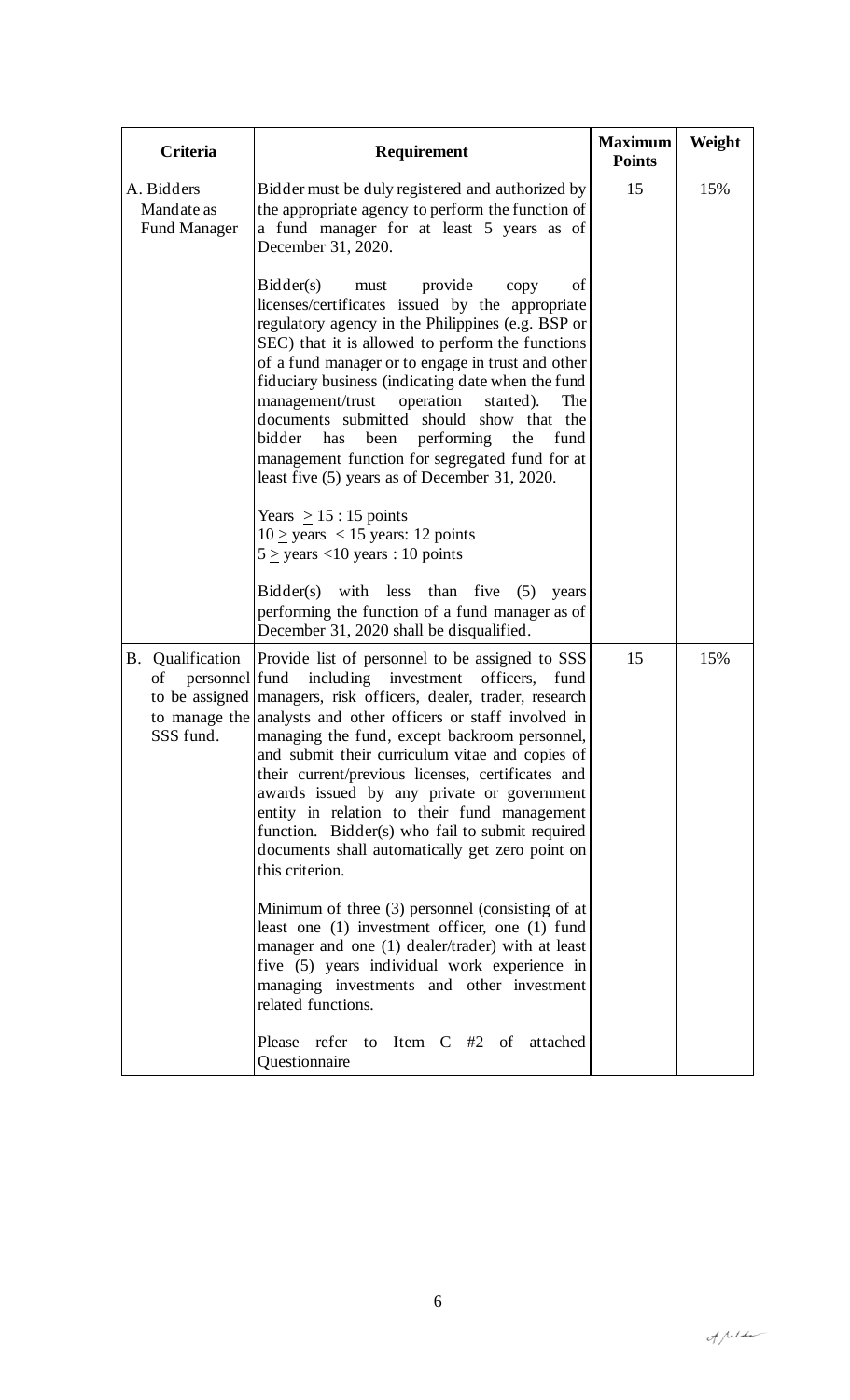| C. Account<br>Loading<br>Personnel | This is to give consideration to the bidder's<br>Per capacity to manage the Bidder's AUM:                                                                                                                      | 10 | 10% |
|------------------------------------|----------------------------------------------------------------------------------------------------------------------------------------------------------------------------------------------------------------|----|-----|
| (ALP)                              | a) No. of active, segregated accounts amounting<br>P3.0 Million and up as of December<br>to<br>31, 2020 (Please refer to Item D #1 Table on<br>Total AUM for Segregated Accounts of<br>attached Questionnaire) |    |     |
|                                    | b) No. of key personnel in bidder's fund<br>management team (Please refer to Item $C \#1$<br>of attached Questionnaire)                                                                                        |    |     |
|                                    | The Q will be scored as follows:                                                                                                                                                                               |    |     |
|                                    | $Q = 10$ points *(Lowest ALP/Actual ALP)                                                                                                                                                                       |    |     |
|                                    | Where $ALP = a/b$<br>Lowest $ALP =$ lowest calculated a/b                                                                                                                                                      |    |     |
|                                    | D. Assets Under The AUM requirement are as follows:                                                                                                                                                            | 30 | 30% |
| Management<br>(AUM)                | a) For Balanced Fund Mandate                                                                                                                                                                                   |    |     |
|                                    | Bidder(s) must have AUM of at least<br>$P10.0-B$ in balanced fund(s) as of end-<br>December 2020.                                                                                                              |    |     |
|                                    | <b>OR</b>                                                                                                                                                                                                      |    |     |
|                                    | Bidder(s) must have AUM of at least<br>P3.5-B in pure equity fund(s), and at least<br>$P6.5-B$ in pure fixed income fund(s) as of<br>end-December 2020.                                                        |    |     |
|                                    | b) For Pure Equity Fund Mandate                                                                                                                                                                                |    |     |
|                                    | Bidder(s) must have AUM of at least<br>P10.0-B in pure equity fund(s) as of end-<br>December 2020;                                                                                                             |    |     |
|                                    | c) For Pure Fixed Income Fund Mandate                                                                                                                                                                          |    |     |
|                                    | - Bidder(s) must have AUM of at least P10.0-<br>B in pure fixed income fund(s) as of end-<br>December 2020. Pure fixed income fund(s)<br>shall exclude money market investment(s).                             |    |     |
|                                    | Bidder(s) who do not meet the required AUM<br>per mandate shall be disqualified.                                                                                                                               |    |     |
|                                    | Bidder(s)<br>accomplish<br>the<br>attached<br>must<br>Questionnaire Item D #2 Table on AUM data per<br>mandate.                                                                                                |    |     |
|                                    |                                                                                                                                                                                                                |    |     |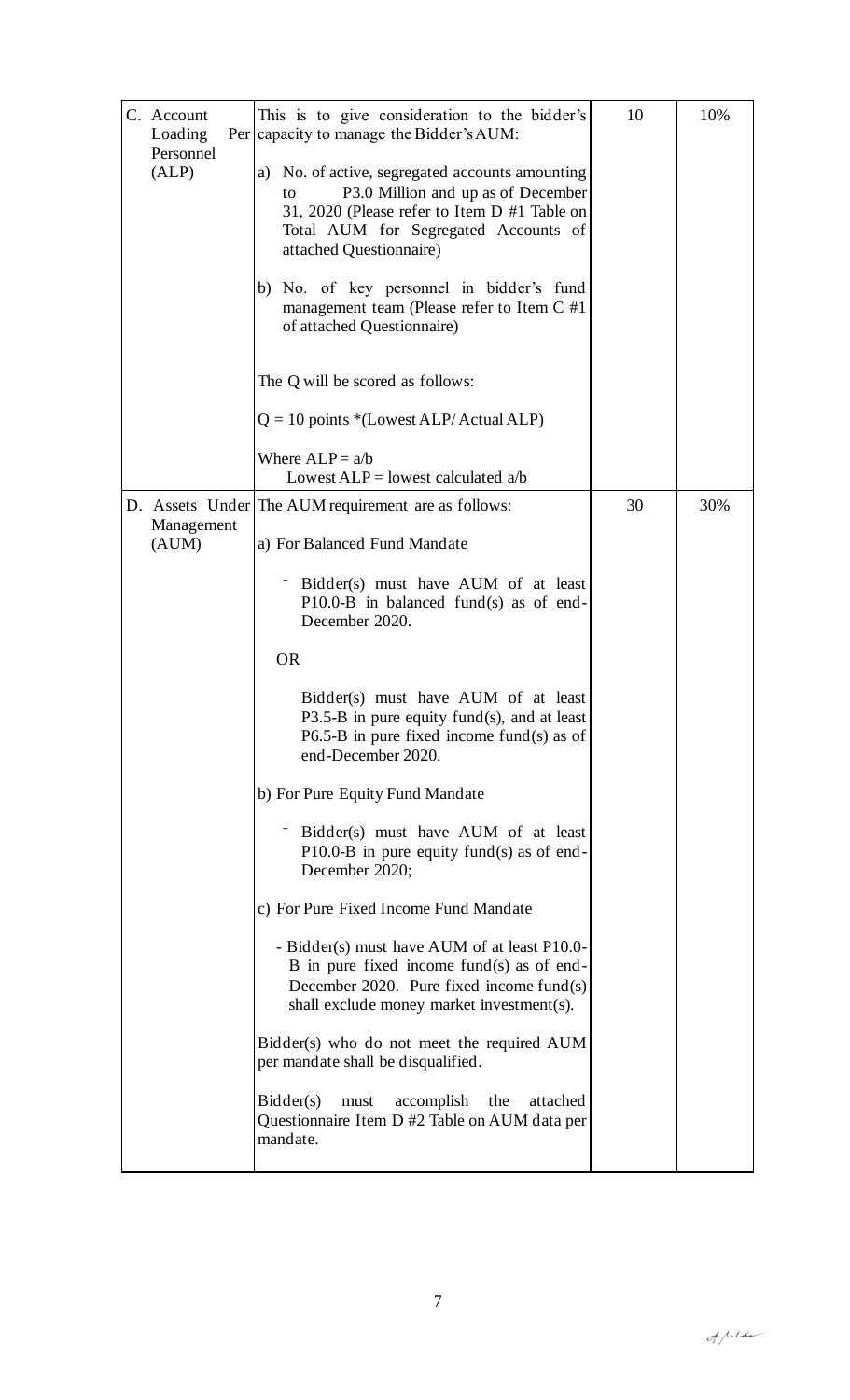| E. Performance<br>Record (PR) | 1. For All Managed Accounts;                                                                                                                                                                                                                          | 15 | 15% |
|-------------------------------|-------------------------------------------------------------------------------------------------------------------------------------------------------------------------------------------------------------------------------------------------------|----|-----|
|                               | a) For Balanced Fund Mandate<br>- Must show an average annual yield over the<br>past five (5) years ending 2020 on its<br>balanced fund(s) or a combination of its<br>equity (35% weight) and fixed income fund<br>$(65\%$ weight) of at least 3.13%. |    |     |
|                               | b) For Pure Equity Fund Mandate<br>- Must show an average annual yield over the<br>past five (5) years ending 2020 on its pure<br>equity fund(s) of at least $0.50\%$ .                                                                               |    |     |
|                               | c) For Pure Fixed Income Fund Mandate<br>- Must show an average annual yield over the<br>past five (5) years ending 2020 on its pure<br>fixed income fund(s) of at least $4.54\%$ .                                                                   |    |     |
|                               | Bidder(s) who meet the minimum required<br>hurdle rate per mandate shall be scored as<br>follows:                                                                                                                                                     |    |     |
|                               | $Q = 15$ points * (Lowest volatility of returns in<br>the past five years "among all bidders" / Actual<br>volatility of returns in the past 5 years "of the<br>bidder being rated")                                                                   |    |     |
|                               | Bidder(s) who do not meet the required AUM<br>shall be disqualified.                                                                                                                                                                                  |    |     |
|                               | Bidder(s)<br>accomplish<br>must<br>the<br>attached<br>Questionnaire Item D.1 #2 Table on AUM data<br>per mandate (column on ROI for the year).                                                                                                        |    |     |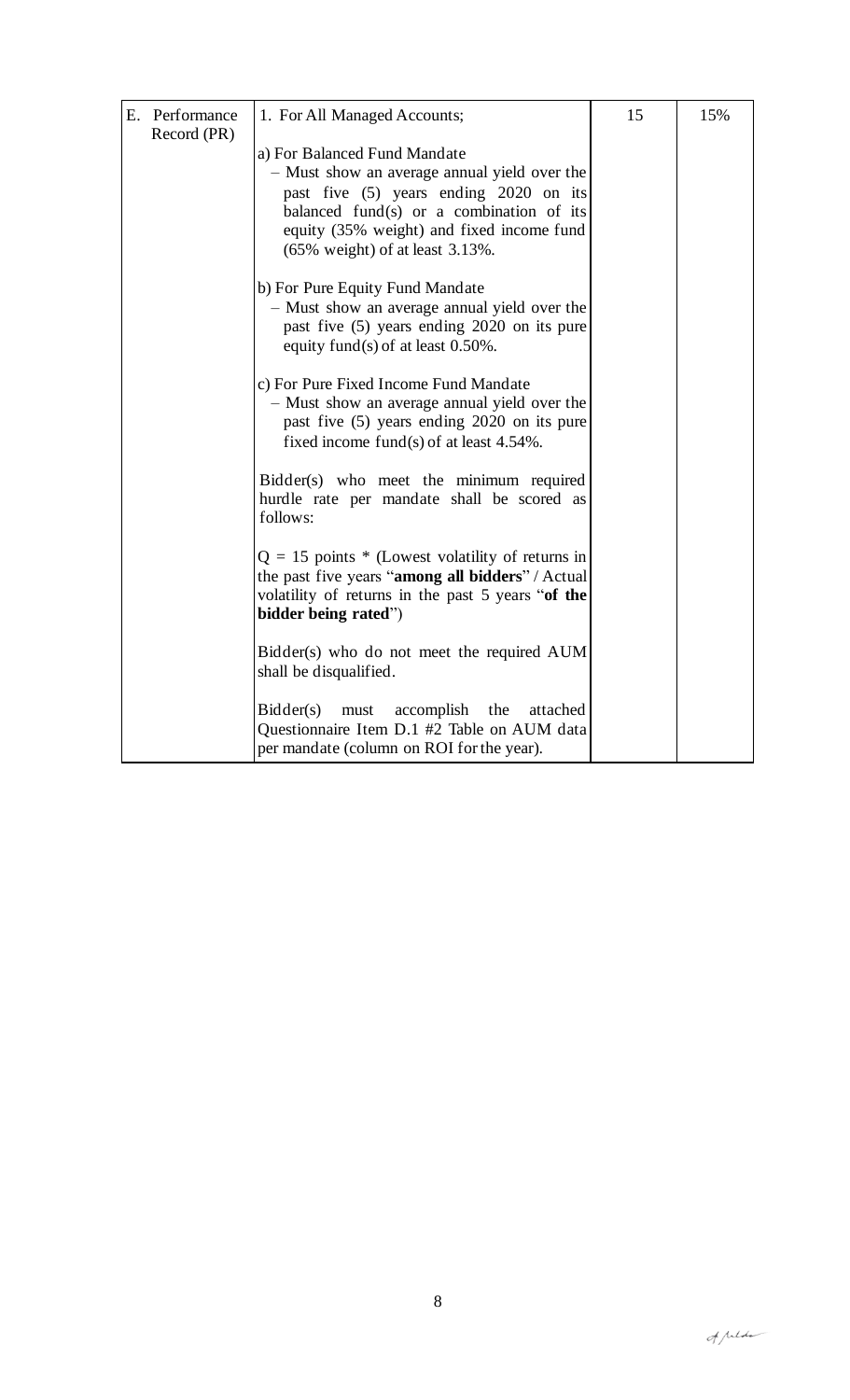| 2. For Institutional Accounts:                                                                                                                                                                                                                        | 15  | 15%  |
|-------------------------------------------------------------------------------------------------------------------------------------------------------------------------------------------------------------------------------------------------------|-----|------|
| a) For Balanced Fund Mandate<br>- Must show an average annual yield over the<br>past five (5) years ending 2020 on its<br>balanced fund(s) or a combination of its<br>equity (35% weight) and fixed income fund<br>$(65\%$ weight) of at least 3.13%. |     |      |
| b) For Pure Equity Fund Mandate<br>- Must show an average annual yield over the<br>past five (5) years ending 2020 on its pure<br>equity fund(s) of at least $0.50\%$ .                                                                               |     |      |
| c) For Pure Fixed Income Fund Mandate<br>- Must show an average annual yield over the<br>past five (5) years ending 2020 on its pure<br>fixed income fund(s) of at least $4.54\%$ .                                                                   |     |      |
| Bidder(s) who meet the minimum required<br>hurdle rate per mandate shall be scored as<br>follows:                                                                                                                                                     |     |      |
| $Q = 15$ points * (Lowest volatility of returns in<br>the past five years "among all bidders" /<br>Actual volatility of returns in the past 5 years<br>"of the bidder being rated")                                                                   |     |      |
| Bidder(s) who do not meet the required AUM<br>per mandate shall be disqualified.                                                                                                                                                                      |     |      |
| Bidder(s)<br>accomplish<br>the<br>attached<br>must<br>Questionnaire Item D.2 #2 Table on AUM data<br>per mandate (column on ROI for the year).                                                                                                        |     |      |
| <b>TOTAL</b>                                                                                                                                                                                                                                          | 100 | 100% |

Bidder(s) can get a maximum of 100 points and must obtain **minimum total score of 60 points** at the short listing stage.

The bidder(s) shall meet the passing score in all criteria to be shortlisted. Failure to meet the passing score in any criteria will disqualify the bidder. Further, failure to meet the total score of at least 60 points will also disqualify the bidder.

- 6. Bidding will be conducted through open competitive bidding procedures using nondiscretionary "pass/fail" criterion as specified in the IRR of RA 9184.
	- (i) Bidding is restricted to Filipino citizens/sole proprietorships, cooperatives, and partnerships or organizations with at least sixty percent (60%) interest or outstanding capital stock belonging to citizens of the Philippines.
- 7. The SSS shall evaluate bids using the Quality-Cost Based Evaluation/Selection (QCBE/QCBS). The weights to be allocated for the Technical and Financial Proposals are indicated in Clause 25.1 Section III, Bid Data Sheet, Part II of the Bidding Documents. The criteria and rating system for the evaluation of bids as indicated in the Instructions to Bidders are provided in the same Clause 25.3 and 26.2, Section III, Bid Data Sheet, Part II of the Bidding Documents.
- 8. The contract shall be completed within thirty-six (36) months or three (3) years from Award of Contract. Contract may be renewed/extended subject to performance evaluation and approval by the Social Security Commission (SSC) until the ABC is exhausted.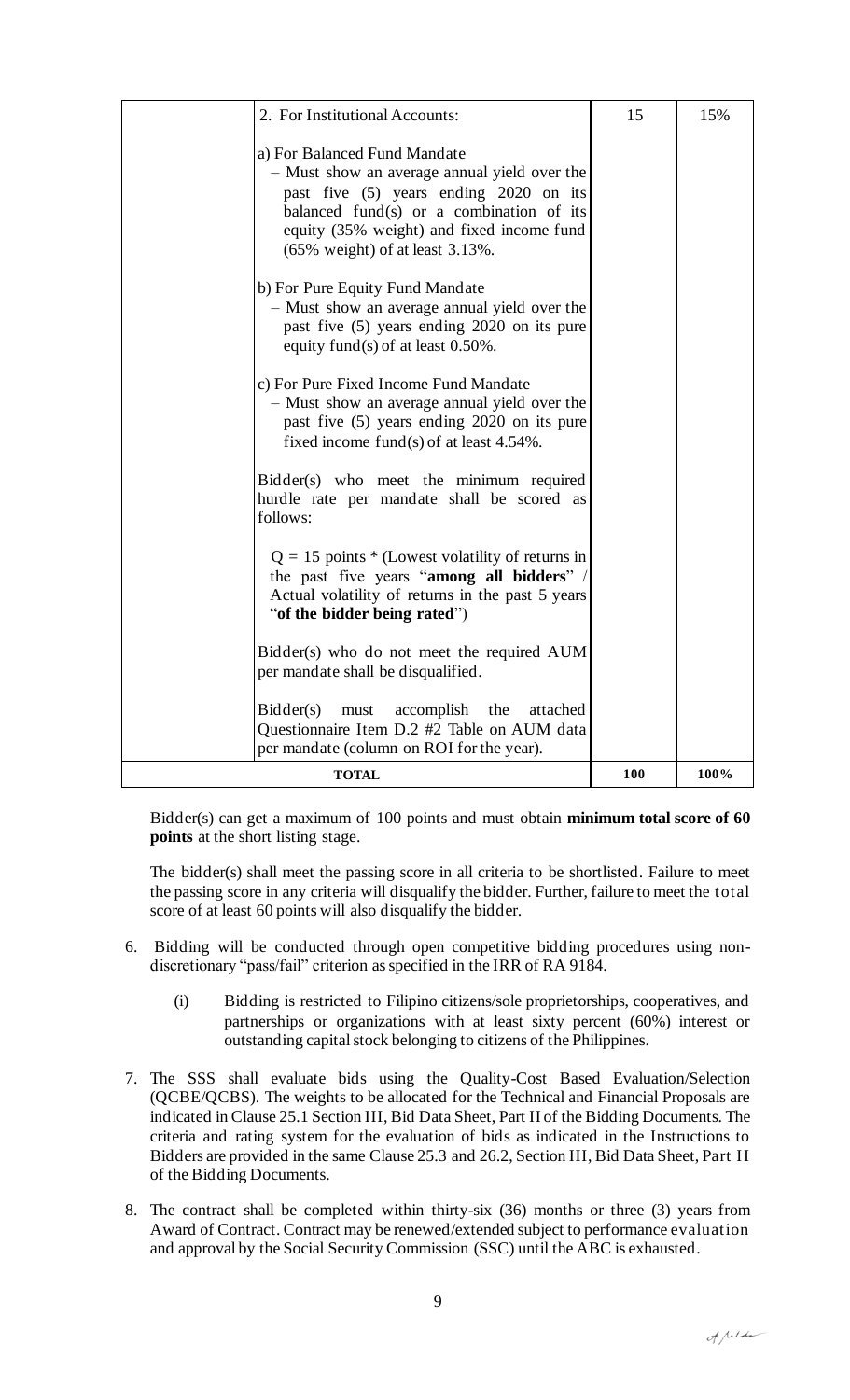- 9. References to the dates and times shall be based on Philippine Standard time. Should any of the above dates fall on a holiday, the deadline shall be extended to the same time on the immediately succeeding business day in Quezon City.
- 10. The *SSS* reserves the right to reject any and all bids, declare a failure of bidding, or not award the contract at any time prior to contract award in accordance with Section 41 of RA 9184 and its IRR, without thereby incurring any liability to the affected bidder or bidders.
- 11. The *SSS* assumes no obligation to compensate or indemnify parties for any expense or loss that they may incur as a result of their participation in the procurement process, nor does SSS BAC guarantees that an award will be made as a result of this invitation. Furthermore, the SSS reserves the right to waive any defects or formality in the responses to the eligibility requirements and to this invitation and reserves the right to accept the proposal most advantageous to the agency.
- 12. For further information, please refer to:

**Bids & Awards Committee The Secretariat** 2 nd Flr., SSS Main Bldg., East Ave., Diliman, Q.C. Tel No. (632) 8922-1070; 8709-7198 local 5492 or 6382 Email – bac@sss.gov.ph

13. Bidding Documents may be downloaded from PROCUREMENT tab at www.sss.gov.ph starting **06 November 2021**.

THE CHAIRPERSON  **BIDS & AWARDS COMMITTEE**

ref: rei-sss-consulting-2022-I-001-Hiring of LFM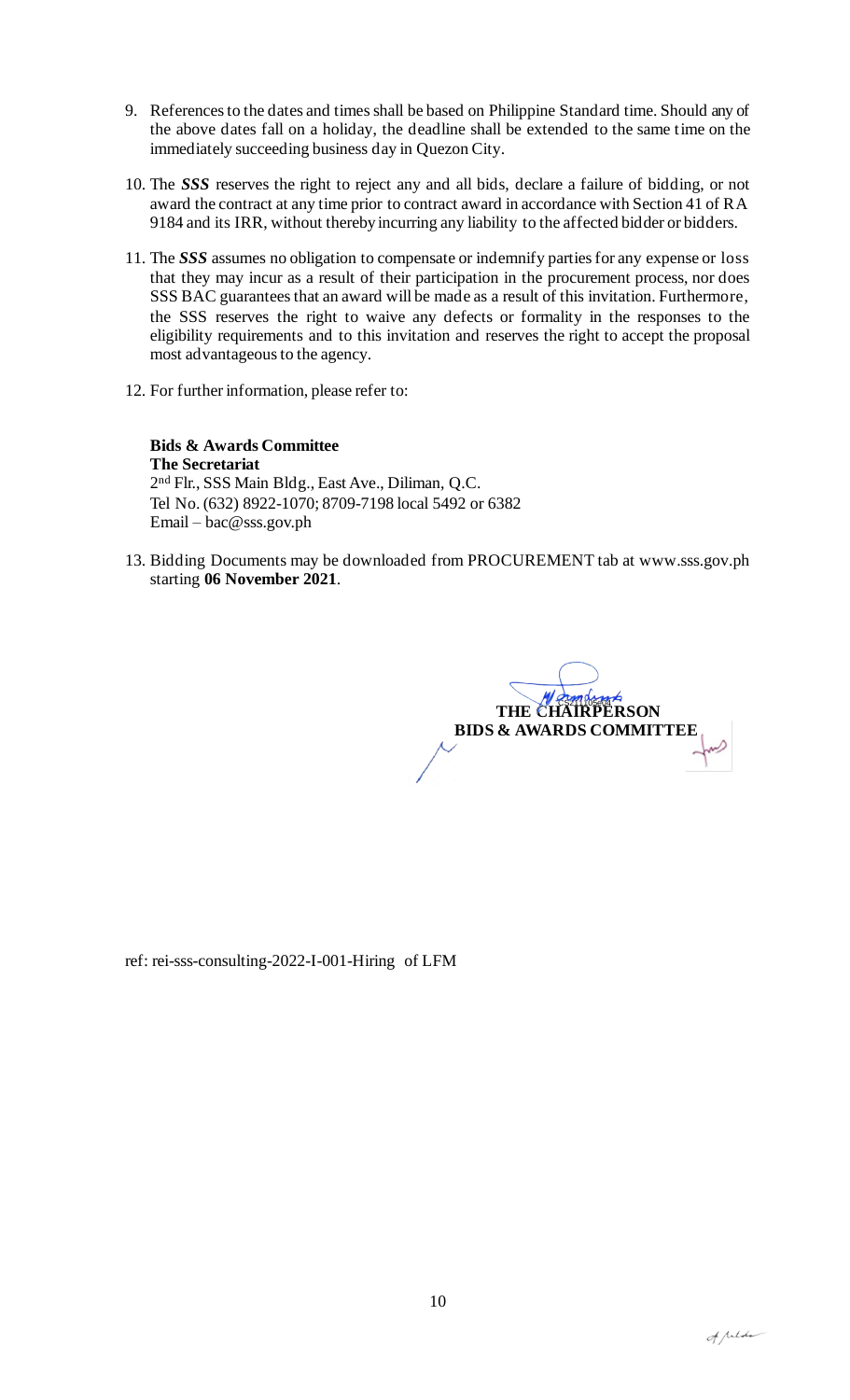# *Section II. Eligibility Documents*

## **1. Eligibility Criteria**

1.1. The following persons/entities shall be allowed to participate in the bidding for Consulting Services: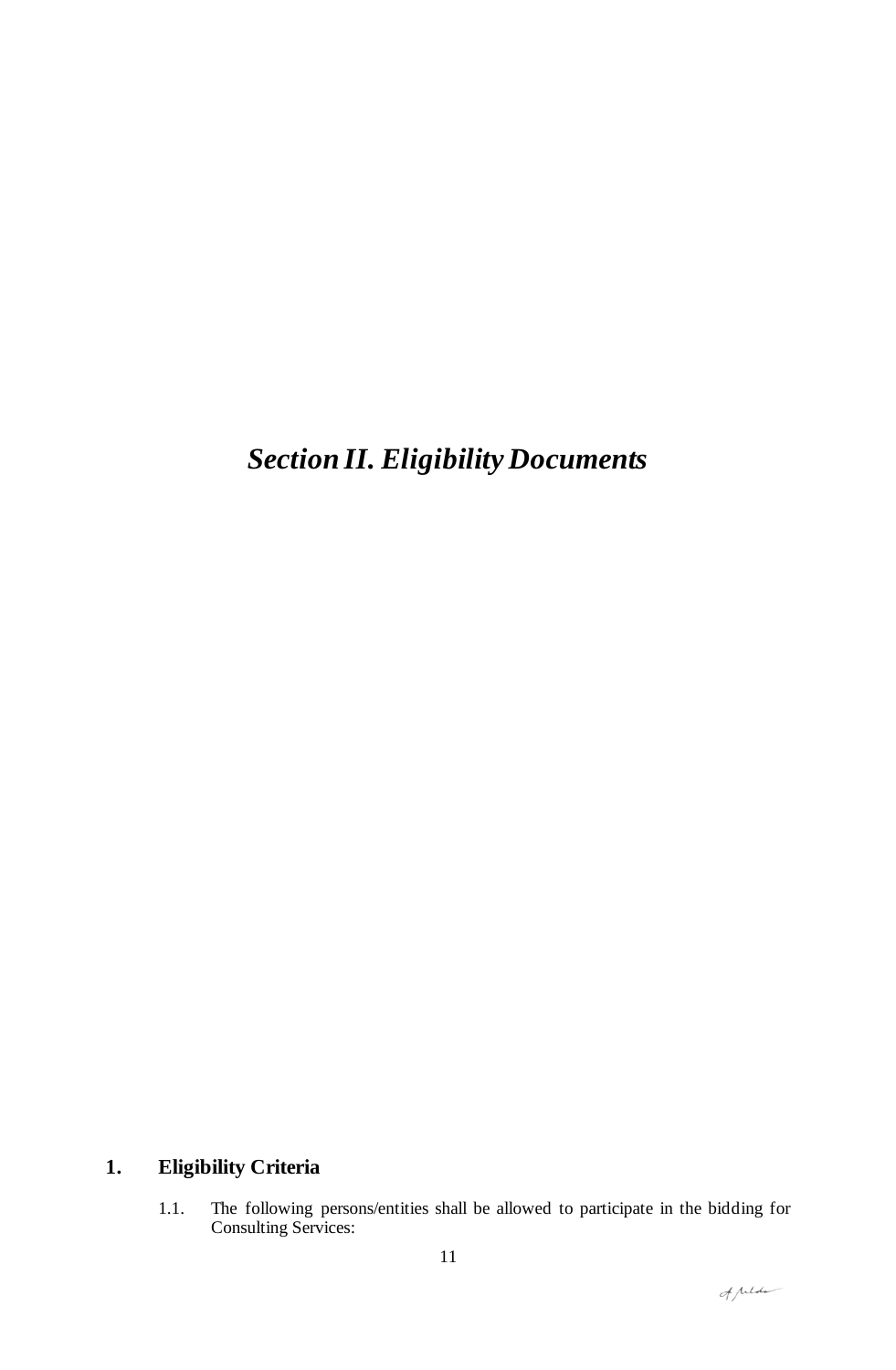- (a) Duly licensed Filipino citizens/sole proprietorships;
- (b) Partnerships duly organized under the laws of the Philippines and of which at least sixty percent (60%) of the interest belongs to citizens of the Philippines;
- (c) Corporations duly organized under the laws of the Philippines and of which at least sixty percent (60%) of the outstanding capital stock belongs to citizens of the Philippines;
- (d) Cooperatives duly organized under the laws of the Philippines; or
- (e) Persons/entities forming themselves into a joint venture, *i.e.*, a group of two (2) or more persons/entities that intend to be jointly and severally responsible or liable for a particular contract: Provided, however, That Filipino ownership or interest thereof shall be at least sixty percent (60%). For this purpose, Filipino ownership or interest shall be based on the contributions of each of the members of the joint venture as specified in their JVA.
- 1.2. When the types and fields of Consulting Services involve the practice of professions regulated by law, those who will actually perform the services shall be Filipino citizens and registered professionals authorized by the appropriate regulatory body to practice those professions and allied professions specified in the **EDS**.
- 1.3. If the Request for Expression of Interest allows participation of foreign consultants, prospective foreign bidders may be eligible subject to the conditions stated in the **EDS**.
- 1.4. Government owned or –controlled corporations (GOCCs) may be eligible to participate only if they can establish that they (a) are legally and financially autonomous, (b) operate under commercial law, and (c) are not attached agencies of the Procuring Entity.

### **2. Eligibility Requirements**

- 2.1. The following eligibility requirements, together with the Eligibility Documents Submission Form, shall be submitted on or before the date of the eligibility check specified in the Request for Expression of Interest and Clause 5 for purposes of determining eligibility of prospective bidders:
	- (a) Class "A" Documents –

#### *Legal Documents*

(i) PhilGEPS Certificate of Registration and Membership in accordance with Section 8.5.2 of the IRR. For procurement to be performed overseas, it shall be subject to the Guidelines to be issued by the GPPB.

#### *Technical Documents*

(ii) Statement of the prospective bidder of all its ongoing and completed government and private contracts, including contracts awarded but not yet started, if any, whether similar or not similar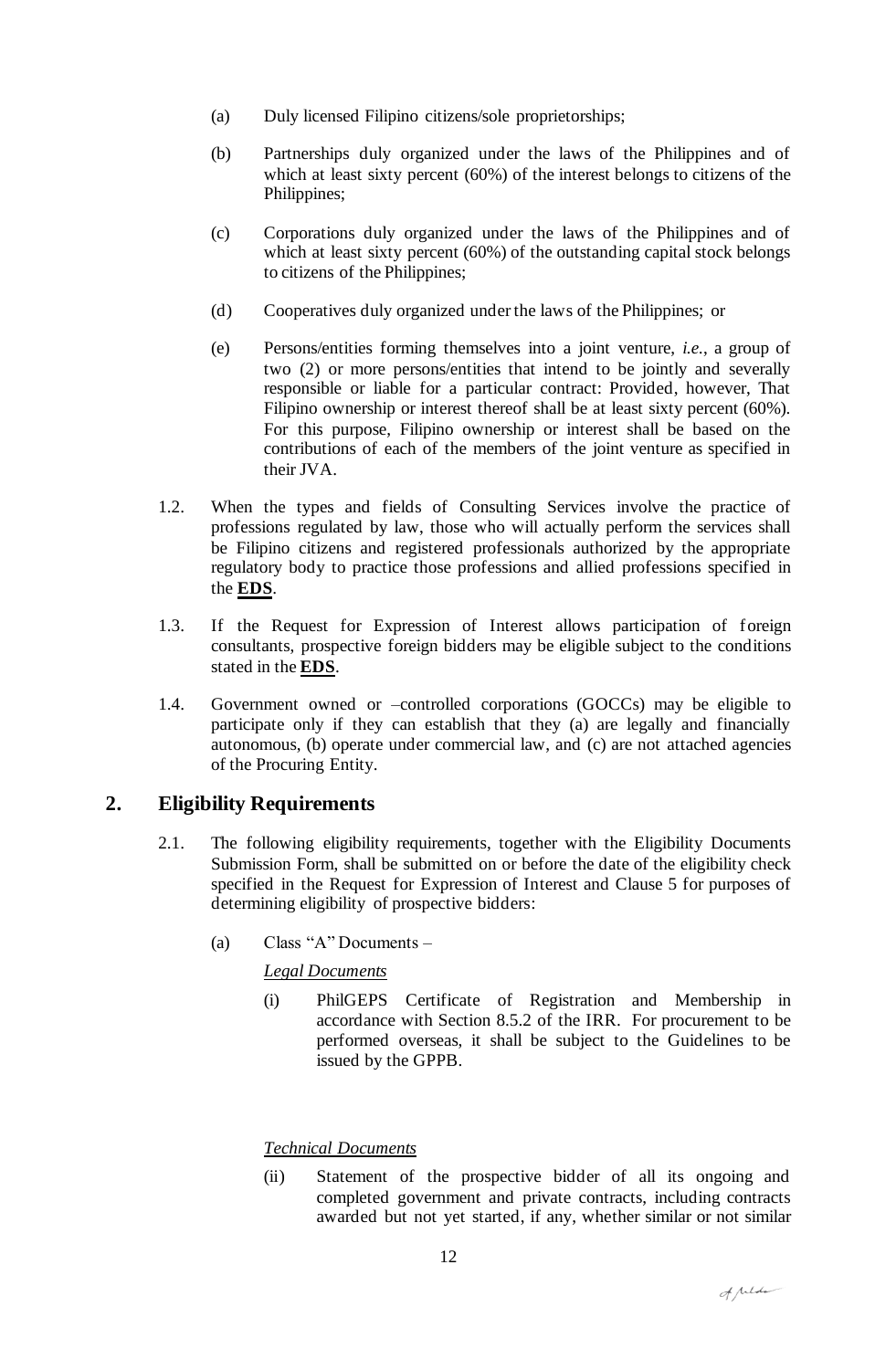in nature and complexity to the contract to be bid, within the relevant period provided in the **EDS**. The statement shall include, for each contract, the following:

- (ii.1) the name and location of the contract;
- (ii.2) date of award of the contract;
- (ii.3) type and brief description of consulting services;
- (ii.4) consultant's role (whether main consultant, subconsultant, or partner in a JV)
- (ii.5) amount of contract;
- (ii.6) contract duration; and
- (ii.7) certificate of satisfactory completion or equivalent document specified in the **EDS** issued by the client, in the case of a completed contract;
- (iii) Statement of the consultant specifying its nationality and confirming that those who will actually perform the service are registered professionals authorized by the appropriate regulatory body to practice those professions and allied professions in accordance with Clause 1.2, including their respective curriculum vitae.
- (b) Class "B" Document –

If applicable, the Joint Venture Agreement (JVA) in case the joint venture is already in existence, or duly notarized statements from all the potential joint venture partners in accordance with Section 24.1(b) of the IRR of RA 9184.

2.2. The eligibility requirements or statements, the bids, and all other documents to be submitted to the BAC must be in English. If the eligibility requirements or statements, the bids, and all other documents submitted to the BAC are in foreign language other than English, it must be accompanied by a translation of the documents in English. The documents shall be translated by the relevant foreign government agency, the foreign government agency authorized to translate documents, or a registered translator in the foreign bidder's country; and shall be authenticated by the appropriate Philippine foreign service establishment/post or the equivalent office having jurisdiction over the foreign bidder's affairs in the Philippines.

However, for Contracting Parties to the Apostille Convention, the documents shall be authenticated through an apostille by the Competent Authority, except for countries identified by the Department of Foreign Affairs (DFA) that will still require legalization (red ribbon) by the relevant Embassy or Consulate.

A Contracting Party refers to a State that has joined the Apostille Convention, whether or not the Convention has entered into force for that State.

A Competent Authority refers to the authority designated by a Contracting Party that is competent to issue an apostille. A Contracting Party may designate one or more Competent Authorities and may designate Competent Authorities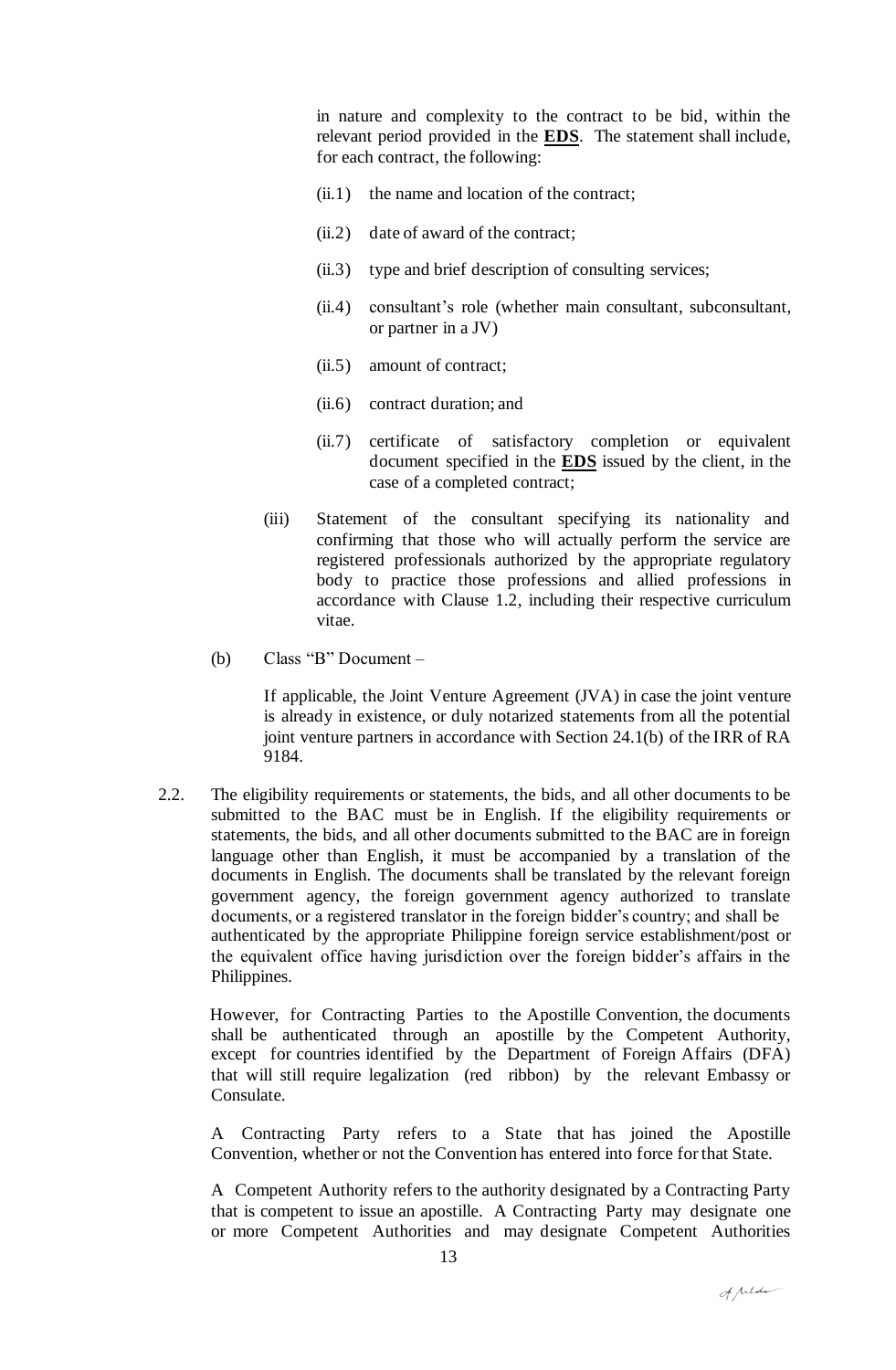that are competent to issue an apostille for certain categories of public documents. Information about designated Competent Authorities may be found on the Apostille Section of the Hague Conference website under "Competent Authorities".

The English translation shall govern, for purposes of interpretation of the bid.

2.3. Prospective bidders may obtain a full range of expertise by associating with individual consultant(s) and/or other consultants or entities through a JV or subcontracting arrangements, as appropriate. However, subconsultants may only participate in the bid of one short listed consultant. Foreign Consultants shall seek the participation of Filipino Consultants by entering into a JV with, or subcontracting part of the project to, Filipino Consultants.

### **3. Format and Signing of Eligibility Documents**

- 3.1. Prospective bidders shall submit their eligibility documents through their duly authorized representative on or before the deadline specified in Clause 5.
- 3.2. Prospective bidders shall prepare an original and copies of the eligibility documents. In the event of any discrepancy between the original and the copies, the original shall prevail.
- 3.3. The Eligibility Documents Submission Form shall be signed by the duly authorized representative/s of the Bidder. Failure to do so shall be a ground for the rejection of the eligibility documents.
- 3.4. Any interlineations, erasures, or overwriting shall be valid only if they are signed or initialed by the duly authorized representative/s of the prospective bidder.

#### **4. Sealing and Marking of Eligibility Documents**

- 4.1. Prospective bidders shall enclose their original eligibility documents described in Clause 2.1, in a sealed envelope marked "ORIGINAL – ELIGIBILITY DOCUMENTS". Each copy thereof shall be similarly sealed duly marking the envelopes as "COPY NO. \_\_\_ - ELIGIBILITY DOCUMENTS". These envelopes containing the original and the copies shall then be enclosed in one single envelope.
- 4.2. The original and the number of copies of the eligibility documents as indicated in the **EDS** shall be typed or written in ink and shall be signed by the prospective bidder or its duly authorized representative/s.
- 4.3. All envelopes shall:
	- (a) contain the name of the contract to be bid in capital letters;
	- (b) bear the name and address of the prospective bidder in capital letters;
	- (c) be addressed to the Procuring Entity's BAC specified in the **EDS**;
	- (d) bear the specific identification of this Project indicated in the **EDS**; and
	- (e) bear a warning "DO NOT OPEN BEFORE…" the date and time for the opening of eligibility documents, in accordance with Clause 5.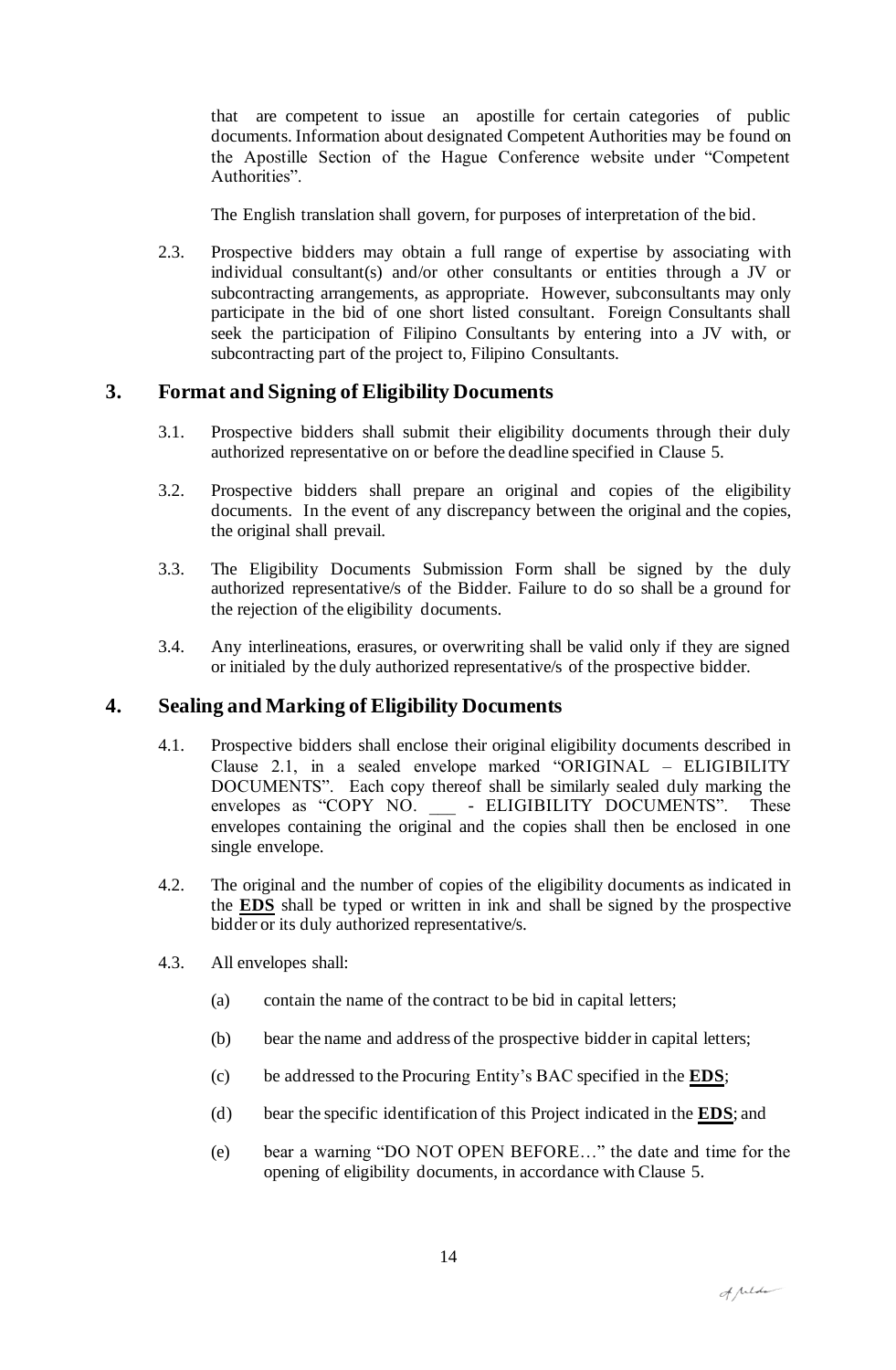4.4 Eligibility documents that are not properly sealed and marked, as required in the bidding documents, shall not be rejected, but the bidder or its duly authorized representative shall acknowledge such condition of the documents as submitted.

The BAC shall assume no responsibility for the misplacement of the contents of the improperly sealed or marked eligibility documents, or for its premature opening.

#### **5. Deadline for Submission of Eligibility Documents**

Eligibility documents must be received by the Procuring Entity's BAC at the address and on or before the date and time indicated in the Request for Expression of Interest and the **EDS**. In case the deadline for submission of bids fall on a non-working day duly declared by the president, governor or mayor or other government official authorized to make such declaration, the deadline shall be the next working day.

#### **6. Late Submission of Eligibility Documents**

Any eligibility documents submitted after the deadline for submission and receipt prescribed in Clause 5 shall be declared "Late" and shall not be accepted by the Procuring Entity. The BAC shall record in the minutes of submission and opening of eligibility documents, the Bidder's name, its representative and the time the eligibility documents were submitted late.

#### **7. Modification and Withdrawal of Eligibility Documents**

- 7.1. The prospective bidder may modify its eligibility documents after it has been submitted; provided that the modification is received by the Procuring Entity prior to the deadline specified in Clause 5. The prospective bidder shall not be allowed to retrieve its original eligibility documents, but shall be allowed to submit another set equally sealed, properly identified, linked to its original bid marked as "ELIGIBILITY MODIFICATION" and stamped "received" by the BAC. Modifications received after the applicable deadline shall not be considered and shall be returned to the prospective bidder unopened.
- 7.2. A prospective bidder may, through a letter of withdrawal, withdraw its eligibility documents after it has been submitted, for valid and justifiable reason; provided that the letter of withdrawal is received by the Procuring Entity prior to the deadline prescribed for submission and receipt of eligibility documents.
- 7.3. Eligibility documents requested to be withdrawn in accordance with this Clause shall be returned unopened to the prospective bidder concerned. A prospective bidder that withdraws its eligibility documents shall not be permitted to submit another set, directly or indirectly, for the same project. A prospective bidder that acquired the eligibility documents may also express its intention not to participate in the bidding through a letter which should reach and be stamped by the BAC before the deadline for submission and receipt of eligibility documents.

### **8. Opening and Preliminary Examination of Eligibility Documents**

8.1. The BAC will open the envelopes containing the eligibility documents in the presence of the prospective bidders' representatives who choose to attend, at the time, on the date, and at the place specified in the **EDS**. The prospective bidders' representatives who are present shall sign a register evidencing their attendance.

In case the submitted eligibility envelopes cannot be opened as scheduled due to justifiable reasons, the BAC shall take custody of the said envelopes and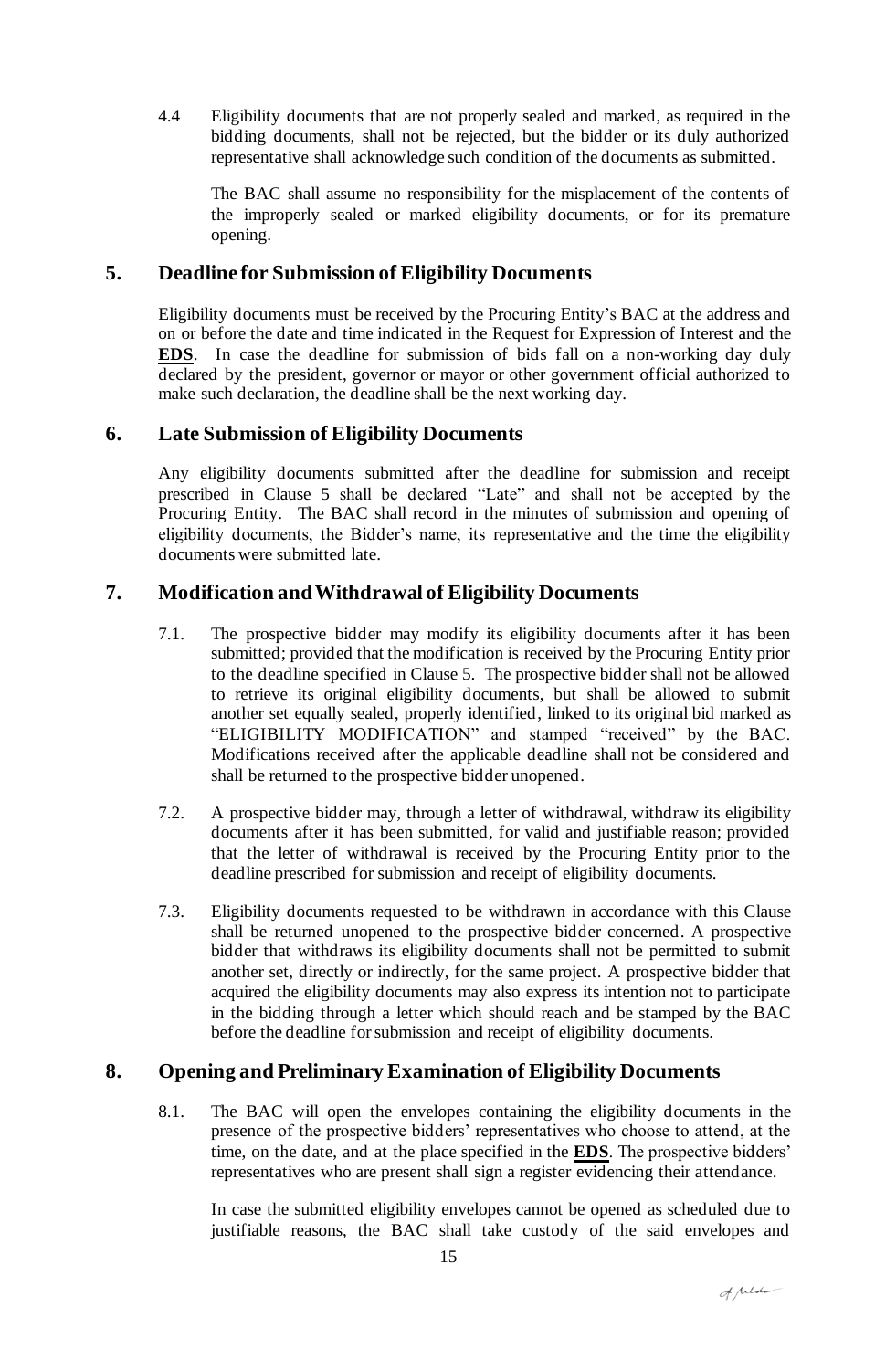reschedule the opening on the next working day or at the soonest possible time through the issuance of a Notice of Postponement to be posted in the PhilGEPS website and the website of the Procuring Entity concerned.

- 8.2. Letters of withdrawal shall be read out and recorded during the opening of eligibility documents and the envelope containing the corresponding withdrawn eligibility documents shall be returned unopened to the withdrawing prospective bidder.
- 8.3. The eligibility documents envelopes and modifications, if any, shall be opened one at a time, and the following read out and recorded:
	- (a) the name of the prospective bidder;
	- (b) whether there is a modification or substitution; and
	- (c) the presence or absence of each document comprising the eligibility documents vis-à-vis a checklist of the required documents.
- 8.4. The eligibility of each prospective bidder shall be determined by examining each bidder's eligibility requirements or statements against a checklist of requirements, using non-discretionary "pass/fail" criterion, as stated in the Request for Expression of Interest, and shall be determined as either "eligible" or "ineligible." If a prospective bidder submits the specific eligibility document required, he shall be rated "passed" for that particular requirement. In this regard, failure to submit a requirement, or an incomplete or patently insufficient submission, shall be considered "failed" for the particular eligibility requirement concerned. If a prospective bidder is rated "passed" for all the eligibility requirements, he shall be considered eligible to participate in the bidding, and the BAC shall mark the set of eligibility documents of the prospective bidder concerned as "eligible." If a prospective bidder is rated "failed" in any of the eligibility requirements, he shall be considered ineligible to participate in the bidding, and the BAC shall mark the set of eligibility documents of the prospective bidder concerned as "ineligible." In either case, the BAC chairperson or his duly designated authority shall countersign the markings.

#### **9. Short Listing of Consultants**

- 9.1. Only prospective bidders whose submitted contracts are similar in nature and complexity to the contract to be bid as provided in the **EDS** shall be considered for short listing.
- 9.2. The BAC shall draw up the short list of prospective bidders from those declared eligible using the detailed set of criteria and rating system to be used specified in the **EDS**.
- 9.3. Short listed consultants shall be invited to participate in the bidding for this project through a Notice of Eligibility and Short Listing issued by the BAC.

#### **10. Protest Mechanism**

Decision of the Procuring Entity at any stage of the procurement process may be questioned in accordance with Section 55 of the IRR of RA 9184.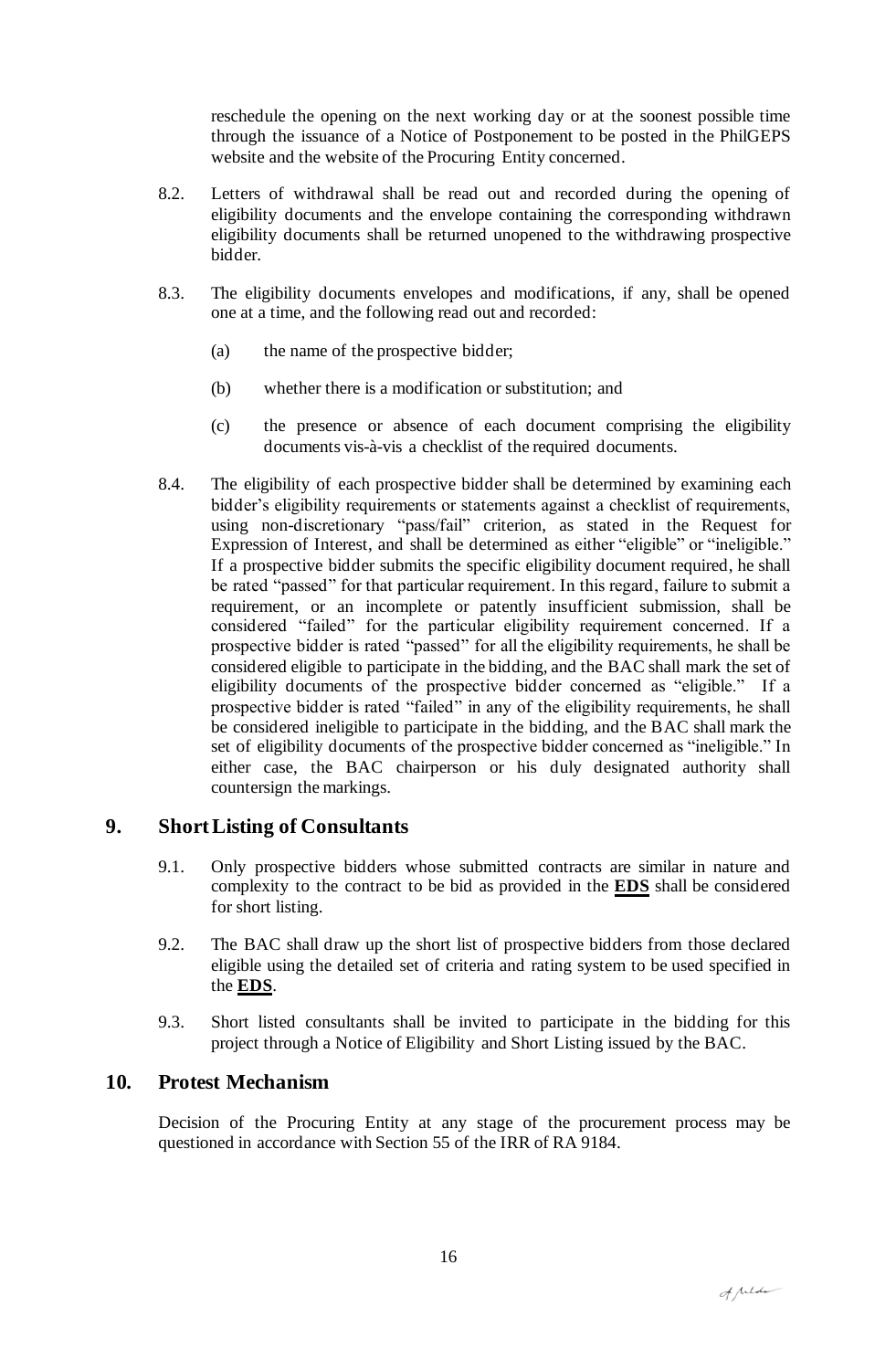*Section III. Eligibility Data Sheet*

# **Eligibility Data Sheet**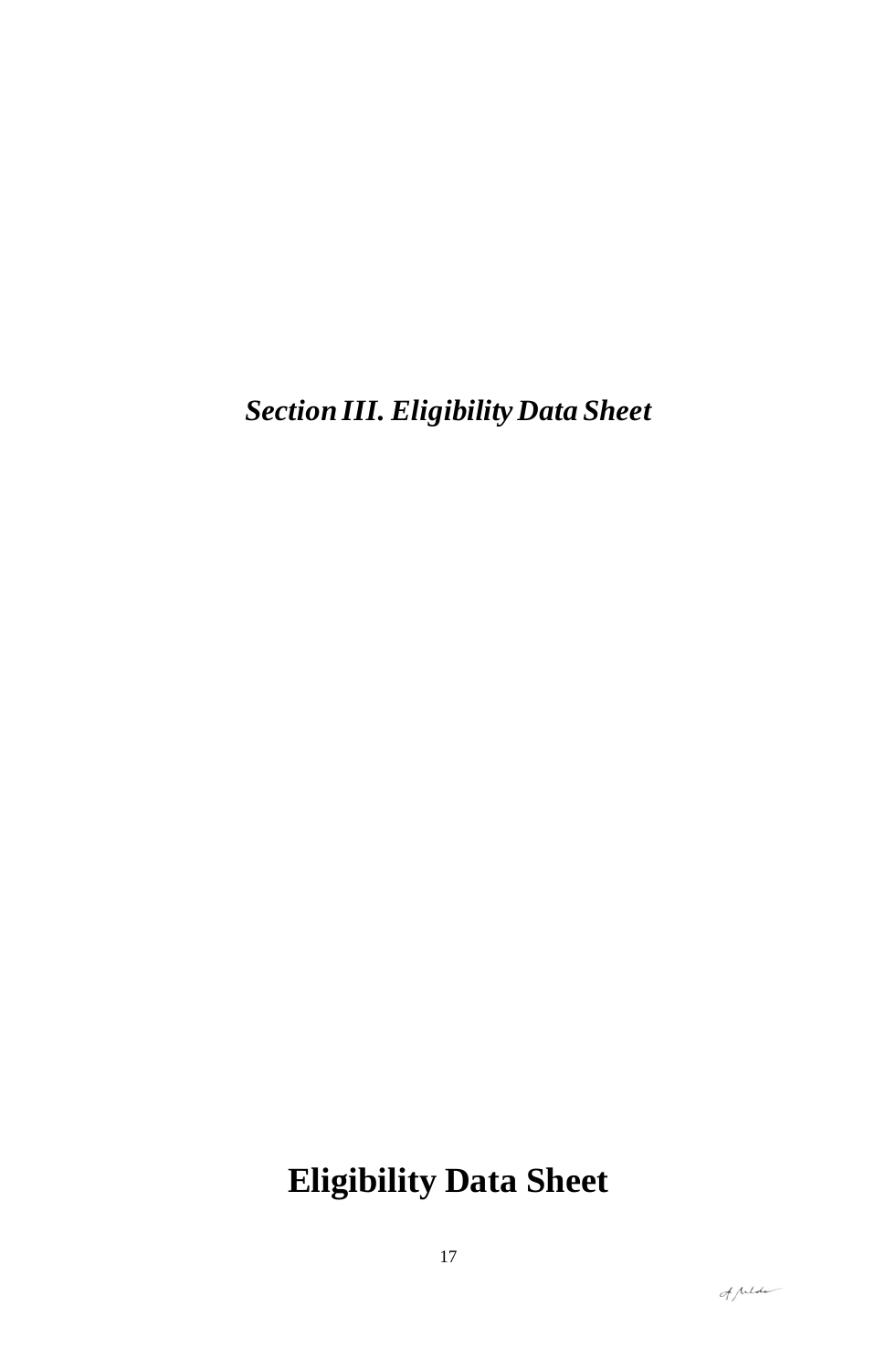| <b>Eligibility</b><br><b>Documents</b> |                                                                                                                                                                                                                                                                                                                                                                           |
|----------------------------------------|---------------------------------------------------------------------------------------------------------------------------------------------------------------------------------------------------------------------------------------------------------------------------------------------------------------------------------------------------------------------------|
| 1.2                                    | Types and field of Consulting Services that will be performed include:<br>Fund management for institutional accounts as covered by an Investment<br>Management Agreement (or a similar contract/agreement)                                                                                                                                                                |
| 1.3                                    | No further instructions.                                                                                                                                                                                                                                                                                                                                                  |
| 2.                                     | <b>Eligibility Requirements:</b>                                                                                                                                                                                                                                                                                                                                          |
|                                        | <b>Legal Documents</b>                                                                                                                                                                                                                                                                                                                                                    |
|                                        | PhilGEPS Certificate of Registration and Membership in accordance<br>(i)<br>with Section 8.5.2 of the IRR. For procurement to be performed<br>overseas, it shall be subject to the Guidelines to be issued by the GPPB.                                                                                                                                                   |
|                                        | <b>Technical Documents</b>                                                                                                                                                                                                                                                                                                                                                |
|                                        | Statement of the prospective bidder of all its ongoing and completed<br>(ii)<br>government and private contracts, including contracts awarded but not<br>yet started, if any, whether similar or not similar in nature and<br>complexity to the contract to be bid, within the relevant period provided<br>in the <b>EDS</b> . The statement shall include the following: |
|                                        | (ii.1) Investment Management Agreement (IMA) or Trust Agreement<br>(TA) number;                                                                                                                                                                                                                                                                                           |
|                                        | (ii.2) date of award of the contract;                                                                                                                                                                                                                                                                                                                                     |
|                                        | (ii.3) type and brief description of consulting services;                                                                                                                                                                                                                                                                                                                 |
|                                        | (ii.4) Consultant's role (whether main consultant, sub-consultant or<br>partner in a JV);                                                                                                                                                                                                                                                                                 |
|                                        | (ii.5) amount of contract; and                                                                                                                                                                                                                                                                                                                                            |
|                                        | (ii.6) contract duration;                                                                                                                                                                                                                                                                                                                                                 |
|                                        | (ii.7) certificate of satisfactory completion or equivalent document<br>specified in the EDS issued by the client, in the case of a<br>completed contract;                                                                                                                                                                                                                |
|                                        | (iii) Statement of the consultant specifying its nationality and confirming that<br>those who will actually perform the service are registered professionals<br>authorized by the appropriate regulatory body to practice those<br>professions and allied professions in accordance with Clause 1.2,<br>including their respective curriculum vitae (form supplied).      |
|                                        | If applicable, the Joint Venture Agreement (JVA) in case the joint<br>(iv)<br>venture is already in existence, or duly notarized statements from all the<br>potential joint venture partners in accordance with Section 24.1(b) of the<br><b>IRR</b> of RA 9184.                                                                                                          |
|                                        | Eligibility Document Submission Form (form supplied)<br>(v)                                                                                                                                                                                                                                                                                                               |
|                                        | Questionnaire to be filled-up and submitted together with the required<br>(vi)<br>documents such as:                                                                                                                                                                                                                                                                      |
|                                        | (vi.a) Copy of licenses/certificates issued by the appropriate regulatory<br>agency in the Philippines (e.g. BSP or SEC) that the company is                                                                                                                                                                                                                              |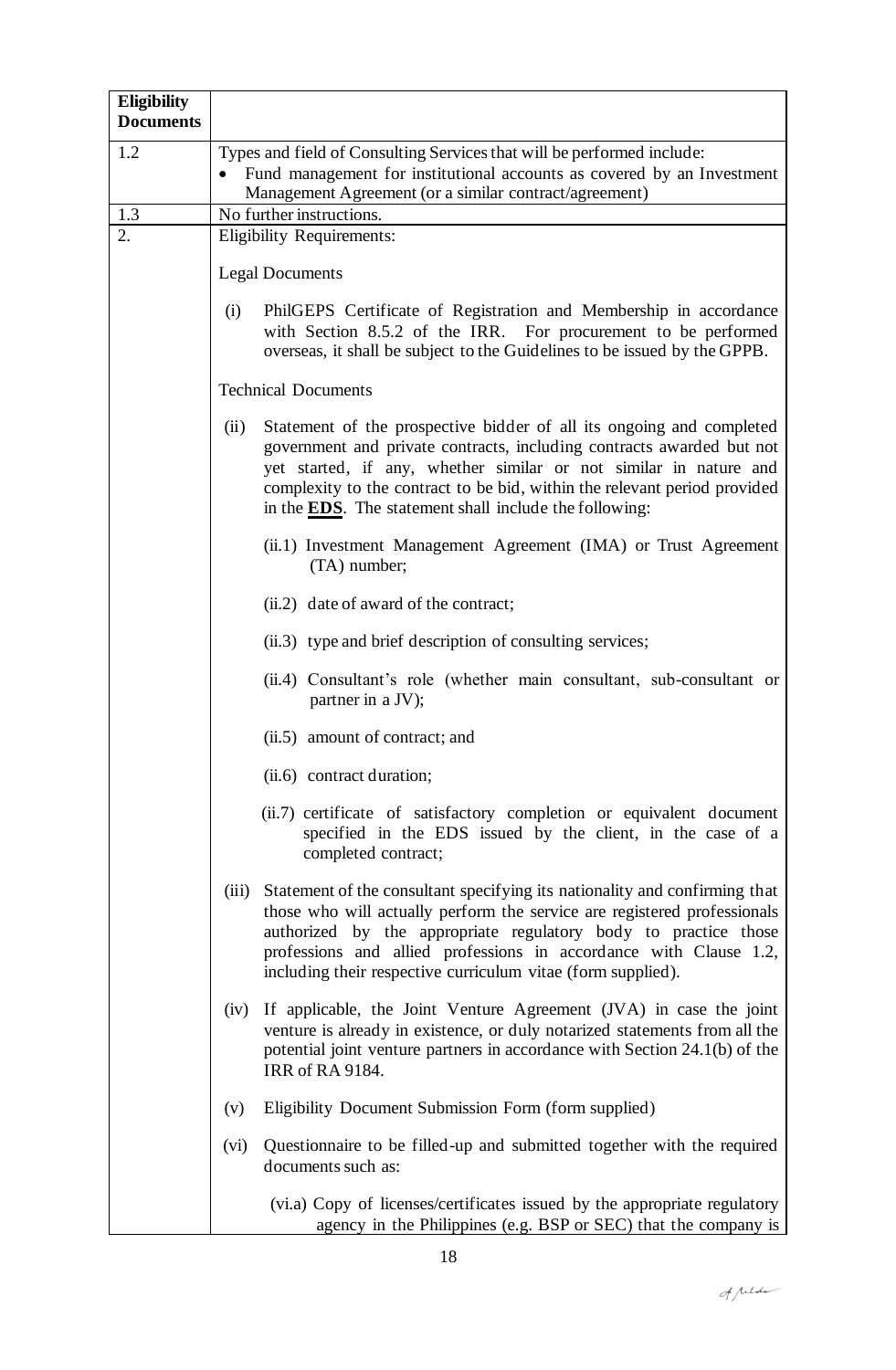|            | allowed to perform the functions of a fund manager or to engage<br>in trust and other fiduciary business (indicating date when the<br>fund management/trust operation started).                                                                                                                                                                  |
|------------|--------------------------------------------------------------------------------------------------------------------------------------------------------------------------------------------------------------------------------------------------------------------------------------------------------------------------------------------------|
|            | (vi.b) Curriculum vitae of key personnel to be assigned to manage SSS<br>fund and copies of their current/previous licenses, certificates and<br>awards issued by any private or government entity in relation to<br>their fund management function. (Please refer to Part II, Section<br>VII. Bidding Forms, TPF6 for the format.)              |
| 2.1(a)(ii) | The statement of all ongoing and completed government and private contracts<br>shall include all such contracts within past 12 months prior to the deadline for<br>the submission and receipt of eligibility documents.                                                                                                                          |
| 4.2        | Each Bidder shall submit three (3) sets.<br>1. One (1) Envelope marked ORIGINAL; and<br>2. Two (2) Envelopes marked COPY NO.                                                                                                                                                                                                                     |
| 4.3 $(c)$  | The Bids and Awards Committee of the Social Security System shall be<br>concerned with the Project.                                                                                                                                                                                                                                              |
| 4.3 $(d)$  | <b>HIRING OF NINE (9) LOCAL FUND MANAGERS (Balanced Fund, Pure</b><br><b>Equity Fund, and Pure Fixed Income Fund Mandates).</b>                                                                                                                                                                                                                  |
| 5          | The address for submission of eligibility documents is at:                                                                                                                                                                                                                                                                                       |
|            | <b>BIDS AND AWARDS COMMITTEE</b>                                                                                                                                                                                                                                                                                                                 |
|            | Bidding Room, 2nd Floor, SSS Main Building<br>East Avenue, Diliman, Quezon City                                                                                                                                                                                                                                                                  |
|            | The deadline for submission of eligibility documents is indicated in the<br>Advertisement.                                                                                                                                                                                                                                                       |
| 8.1        | The place of opening of eligibility documents is at:                                                                                                                                                                                                                                                                                             |
|            | <b>BIDS AND AWARDS COMMITTEE</b><br>Bidding Room, 2nd Floor, SSS Main Building<br>East Avenue, Diliman, Quezon City                                                                                                                                                                                                                              |
|            | The date and time of opening of eligibility documents is indicated in the<br>Advertisement.                                                                                                                                                                                                                                                      |
| 9.1        | No further instructions.                                                                                                                                                                                                                                                                                                                         |
| 9.2        | The minimum requirements to qualify for the shortlisting are:                                                                                                                                                                                                                                                                                    |
|            | A. Bidders Mandate as Fund Manager<br>Bidder(s) must be performing the function of a fund manager for at least<br>five (5) years as of December 31, 2020.                                                                                                                                                                                        |
|            | B. Qualification of personnel to be assigned to manage the SSS fund<br>Minimum of three $(3)$ personnel (consisting of at least one $(1)$ )<br>investment officer, one (1) fund manager and one (1) dealer/trader) with<br>at least five (5) years individual work experience in managing<br>investments and other investment related functions. |
|            | C. Account Loading per personnel<br>Bidder(s) must submit a list of their active segregated account<br>amounting to P3.0 Million and up as of December 2020, and<br>Bidder(s) must show the number of key personnel in bidder's fund<br>managers team                                                                                            |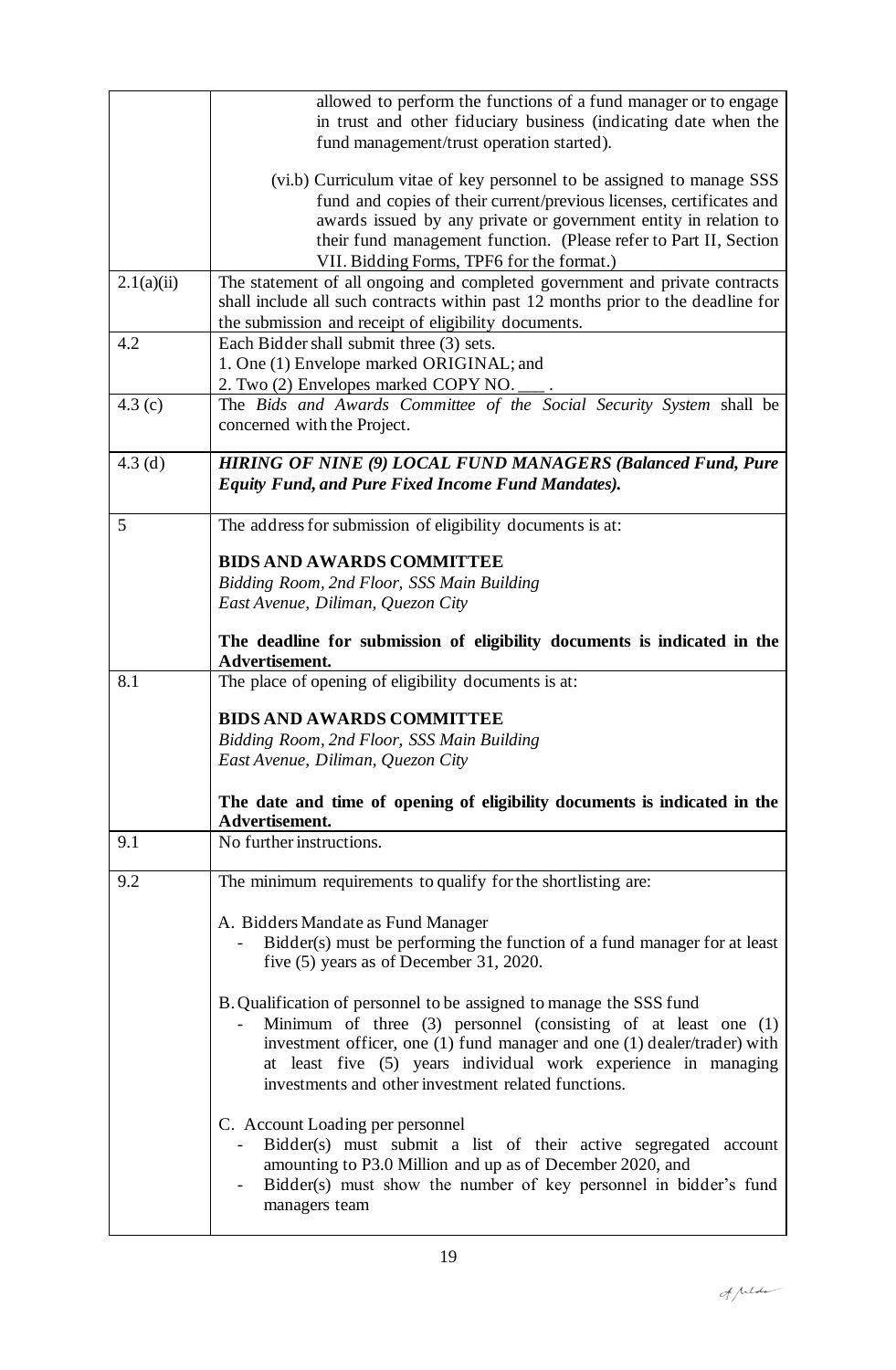| A. Bidders                                                                                                                                                       | Bidder must be duly registered and authorized                                                                                                                                                                                                         | 15                              | 15%    |  |  |
|------------------------------------------------------------------------------------------------------------------------------------------------------------------|-------------------------------------------------------------------------------------------------------------------------------------------------------------------------------------------------------------------------------------------------------|---------------------------------|--------|--|--|
| Criteria                                                                                                                                                         | Requirement                                                                                                                                                                                                                                           | <b>Maximum</b><br><b>Points</b> | Weight |  |  |
|                                                                                                                                                                  | The detailed set of criteria and rating system for shortlisting is as follows:                                                                                                                                                                        |                                 |        |  |  |
| disqualified.                                                                                                                                                    |                                                                                                                                                                                                                                                       |                                 |        |  |  |
|                                                                                                                                                                  | Bidder(s) who do not meet the required AUM per mandate shall be                                                                                                                                                                                       |                                 |        |  |  |
| rated)                                                                                                                                                           | $Q = 15$ points * (Lowest volatility of returns in the past 5 years among all<br>bidders / Actual volatility of returns in the past 5 years of the bidder being                                                                                       |                                 |        |  |  |
| scored as follows:                                                                                                                                               | Bidder(s) who meet the minimum required hurdle rate per mandate shall be                                                                                                                                                                              |                                 |        |  |  |
|                                                                                                                                                                  | c. For Pure Fixed Income Fund Mandate<br>Must show an average annual yield over the past five (5) years ending<br>2020 on its pure fixed income fund(s) of at least $4.54\%$ .                                                                        |                                 |        |  |  |
|                                                                                                                                                                  | b. For Pure Equity Fund Mandate<br>Must show an average annual yield over the past five (5) years ending<br>2020 on its pure equity fund(s) of at least $0.50\%$ .                                                                                    |                                 |        |  |  |
|                                                                                                                                                                  | a. For Balanced Fund Mandate<br>Must show an average annual yield over the past five (5) years ending<br>2020 on its balanced fund(s) or a combination of its equity $(35\% \text{ weight})$<br>and fixed income fund (65% weight) of at least 3.13%. |                                 |        |  |  |
|                                                                                                                                                                  | With the following criteria as follows:                                                                                                                                                                                                               |                                 |        |  |  |
| 2. For Institutional Accounts                                                                                                                                    | 1. For All Managed Accounts and                                                                                                                                                                                                                       |                                 |        |  |  |
| E. Performance Record                                                                                                                                            |                                                                                                                                                                                                                                                       |                                 |        |  |  |
|                                                                                                                                                                  | c. For Pure Fixed Income Fund Mandate<br>Bidder(s) must have AUM of at least P10.0-B in pure fixed income<br>fund(s) as of end December 2020. Pure fixed income fund(s) shall<br>exclude money market investment(s).                                  |                                 |        |  |  |
|                                                                                                                                                                  | b. For Pure Equity Fund Mandate<br>Bidder(s) must have AUM of at least $P10.0-B$ in pure equity fund(s) as<br>of end December 2020; and,                                                                                                              |                                 |        |  |  |
|                                                                                                                                                                  | Bidder(s) must have AUM of at least P3.5-B in pure equity fund(s), and<br>at least $P6.5-B$ in pure fixed income fund(s) as of end December 2020.                                                                                                     |                                 |        |  |  |
| <b>OR</b>                                                                                                                                                        |                                                                                                                                                                                                                                                       |                                 |        |  |  |
| D. Asset Under Management (AUM)<br>a. For Balanced Fund Mandate<br>Bidder(s) must have AUM of at least $P10.0-B$ in balanced fund(s) as of<br>end December 2020. |                                                                                                                                                                                                                                                       |                                 |        |  |  |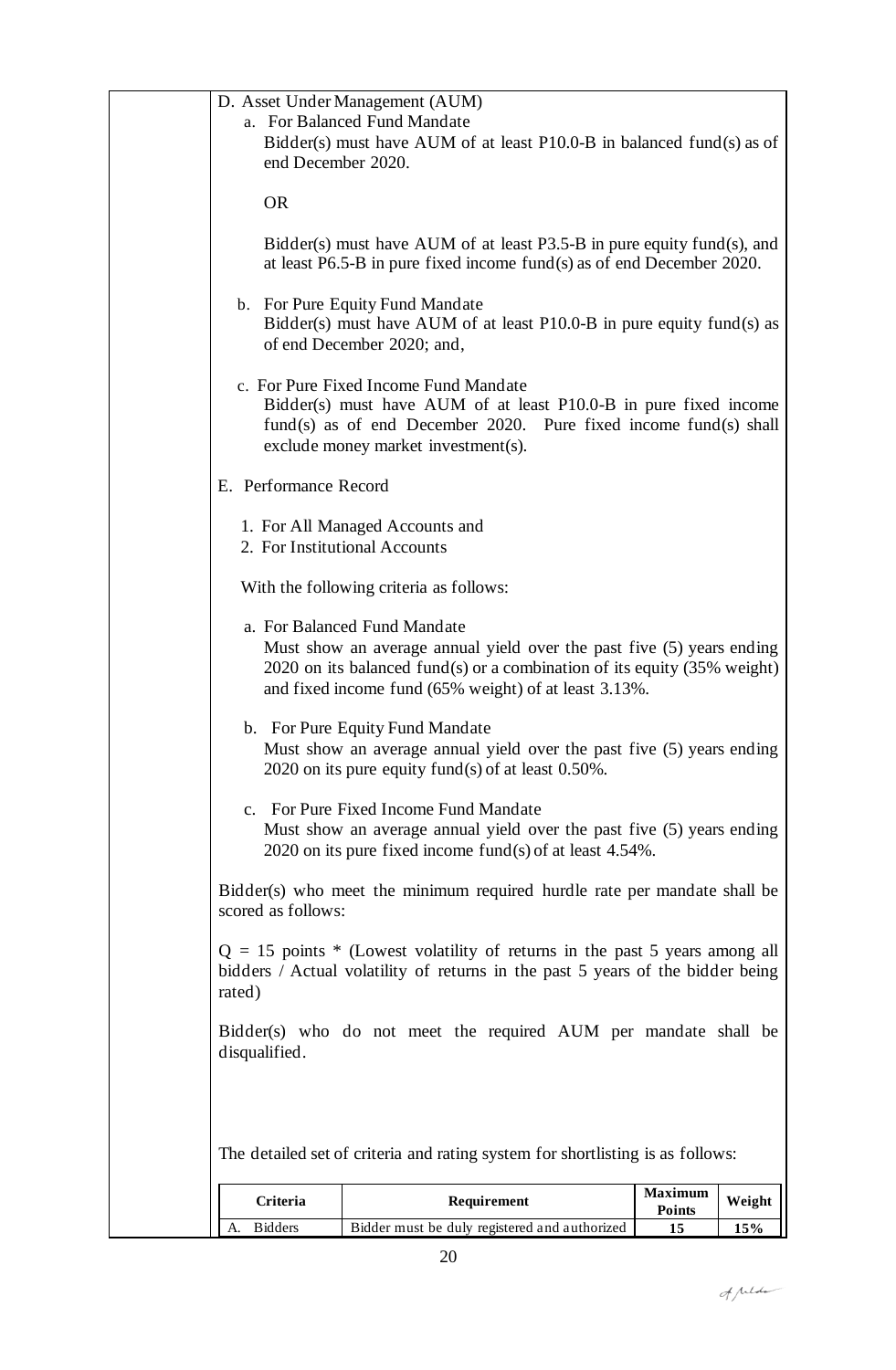| Mandate as<br>Fund<br>Manager                                                                      | by the appropriate agency to perform the<br>function of a fund manager for at least 5 years<br>as of December 31, 2020.                                                                                                                                                                                                                                                                                                                                                                                                                                                                                                                                                                                                                                                                                                                                                                                                                                                                                                                                                                                                                                                                                                                                                                                                              |    |     |
|----------------------------------------------------------------------------------------------------|--------------------------------------------------------------------------------------------------------------------------------------------------------------------------------------------------------------------------------------------------------------------------------------------------------------------------------------------------------------------------------------------------------------------------------------------------------------------------------------------------------------------------------------------------------------------------------------------------------------------------------------------------------------------------------------------------------------------------------------------------------------------------------------------------------------------------------------------------------------------------------------------------------------------------------------------------------------------------------------------------------------------------------------------------------------------------------------------------------------------------------------------------------------------------------------------------------------------------------------------------------------------------------------------------------------------------------------|----|-----|
|                                                                                                    | Bidder(s)<br>provide<br>must<br>οf<br>copy<br>licenses/certificates issued by the appropriate<br>regulatory agency in the Philippines (e.g. BSP<br>or SEC) that it is allowed to perform the<br>functions of a fund manager or to engage in<br>trust and other fiduciary business (indicating<br>date when the fund management/trust<br>operation started). The documents submitted<br>should show that the bidder has been<br>performing the fund management function for<br>segregated fund for at least five (5) years as of<br>December 31, 2020.<br>Years $\geq$ 15 : 15 points<br>$10 \ge$ years < 15 years: 12 points<br>$5 \geq$ years <10 years : 10 points<br>Bidder(s) with less than five (5) years<br>performing the function of a fund manager as<br>of December 31, 2020 shall be disqualified.                                                                                                                                                                                                                                                                                                                                                                                                                                                                                                                       |    |     |
| <b>B.</b> Qualification<br>of personnel<br>be<br>to<br>assigned<br>to<br>manage<br>the<br>SSS fund | Provide list of personnel to be assigned to SSS<br>fund including investment officers, fund<br>managers, risk officers, dealer, trader, research<br>analysts and other officers or staff involved in<br>managing<br>the<br>fund,<br>except<br>backroom<br>personnel, and submit their curriculum vitae<br>and copies of their current/previous licenses,<br>certificates and awards issued by any private<br>or government entity in relation to their fund<br>management function. Bidder(s) who fail to<br>submit required documents shall automatically<br>get zero point on this criterion.<br>Minimum of three (3) personnel (consisting of<br>at least one $(1)$ investment officer, one $(1)$ fund<br>manager and one (1) dealer/trader) with at<br>least five (5) years individual work experience<br>in managing investments and other investment<br>related functions.<br>This refers to key qualifications of the bidder's<br>fund management team.<br>The Q will be scored as follows:<br>$Q_s$ = min $\left[\left(\frac{Q_n - Q_{min}}{Q_{max} - Q_{min}}\right) \times 15 \text{ pts}\right] + 10 \text{ pts}, 15 \text{ pts}\right]$<br>where:<br>$Qmax$ = highest cumulative number of years<br>of experience of all personnel to be assigned to<br>SSS<br>$Qmin = 15$ years<br>$Qn$ = cumulative number of years of | 15 | 15% |
|                                                                                                    | experience of all personnel to be<br>assigned to SSS.                                                                                                                                                                                                                                                                                                                                                                                                                                                                                                                                                                                                                                                                                                                                                                                                                                                                                                                                                                                                                                                                                                                                                                                                                                                                                |    |     |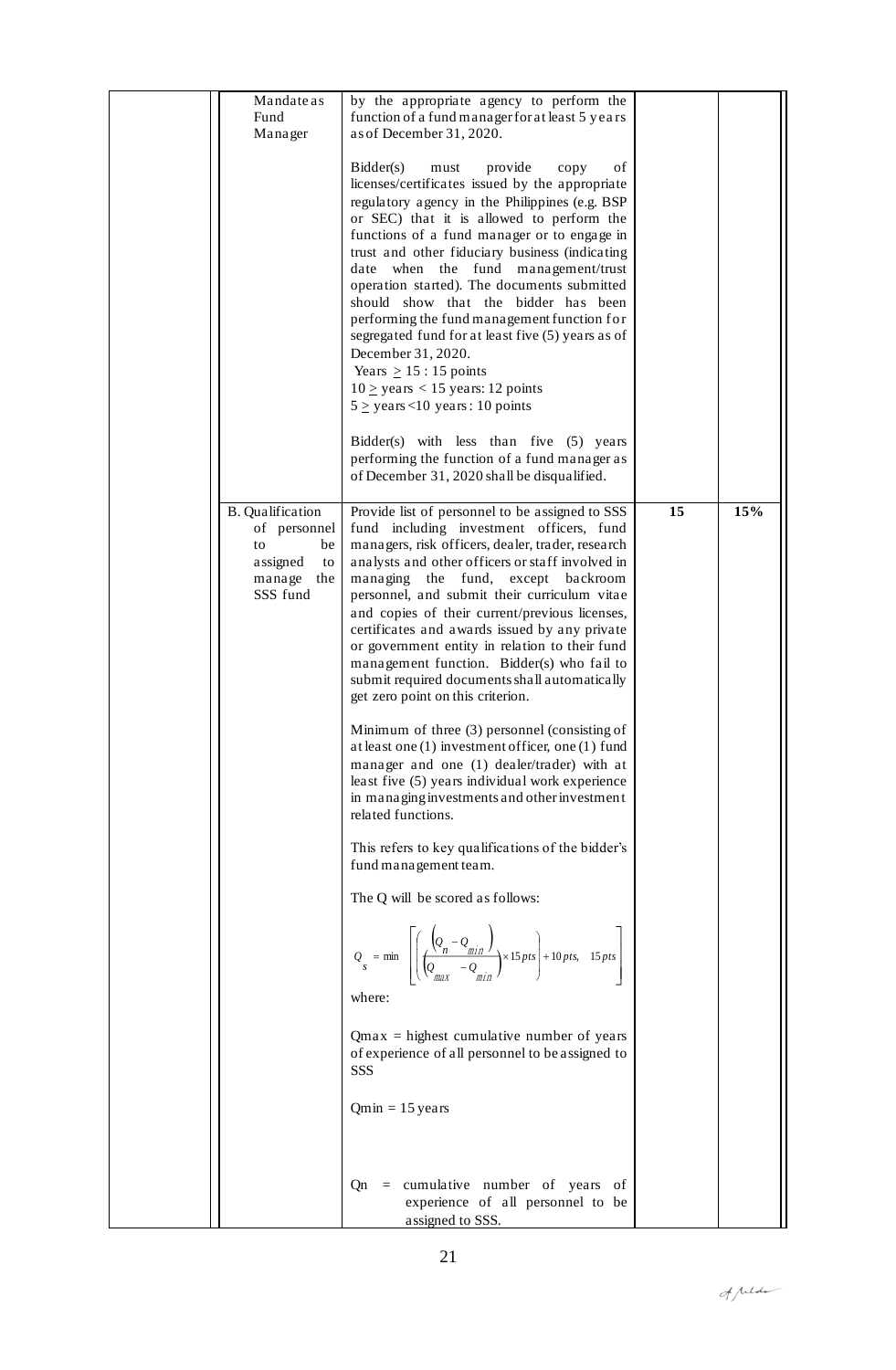|  |                                        | Please refer to Item C #2 of attached<br>Questionnaire                                                                                                                                                                         |    |     |
|--|----------------------------------------|--------------------------------------------------------------------------------------------------------------------------------------------------------------------------------------------------------------------------------|----|-----|
|  | C. Account<br>Loading Per<br>Personnel | This is to give consideration to the bidder's<br>capacity to manage the Bidder's AUM:                                                                                                                                          | 10 | 10% |
|  | (ALP)                                  | active,<br>a) No. of<br>segregated accounts<br>amounting to P3 Million and up as of<br>December 31, 2020 (Please refer to Item D<br>#1 Table on Total AUM for Segregated<br>Accounts of attached Questionnaire)                |    |     |
|  |                                        | b) No. of key personnel in bidder's fund<br>management team (Please refer to Item C<br>#1 of attached Questionnaire)                                                                                                           |    |     |
|  |                                        | The Q will be scored as follows:                                                                                                                                                                                               |    |     |
|  |                                        | $Q=10$ points *(Lowest ALP/Actual ALP)                                                                                                                                                                                         |    |     |
|  | D. Assets Under                        | Where $ALP = a/b$<br>Lowest ALP= lowest calculated a/b<br>The AUM requirement are as follows:                                                                                                                                  | 30 | 30% |
|  | Management<br>(AUM)                    | a) For Balanced Fund Mandate<br>- Bidder(s) must have AUM of at least<br>$P10.0-B$ in balanced fund(s) as of end-<br>December 2020.                                                                                            |    |     |
|  |                                        | <b>OR</b>                                                                                                                                                                                                                      |    |     |
|  |                                        | Bidder(s) must have AUM of at least P3.5-<br>B in pure equity fund(s), and at least P6.5-<br>B in pure fixed income fund(s) as of end-<br>December 2020.                                                                       |    |     |
|  |                                        | b) For Pure Equity Fund Mandate<br>- Bidder(s) must have AUM of at least<br>P10.0-B in pure equity fund(s) as of end-<br>December 2020; and,                                                                                   |    |     |
|  |                                        | c) For Pure Fixed Income Fund Mandate<br>- Bidder(s) must have AUM of at least<br>P10.0-B in pure fixed income fund (s) as<br>of end-December 2020. Pure fixed<br>income fund(s) shall exclude money<br>market investment(s).  |    |     |
|  |                                        | The AUM will be scored as follows:                                                                                                                                                                                             |    |     |
|  |                                        | Balanced Fund Mandate<br>$AUM_{BS} = \min \left[\left(\begin{array}{cc cc} \left(AUM_B & -AUM_{min}\right) & & \\ \hline \left(AUM_{max} & B & -AUM_{min}\right) & \end{array}\right) \times 30\,ps\right]+15\,pts, \ 30\,pts$ |    |     |
|  |                                        | where:<br>$=$ Balanced fund AUM of bidder<br>$AUM_B$<br>AUM $_{\text{max B}}$ = Highest balanced fund AUM<br>among bidders as of<br>end-December 2020                                                                          |    |     |
|  |                                        | AUM $_{\text{min}}$ = Minimum required AUM or $P10-B$<br>$=$ AUM score of bidder for<br>$AUM_{BS}$<br>balanced fund mandate                                                                                                    |    |     |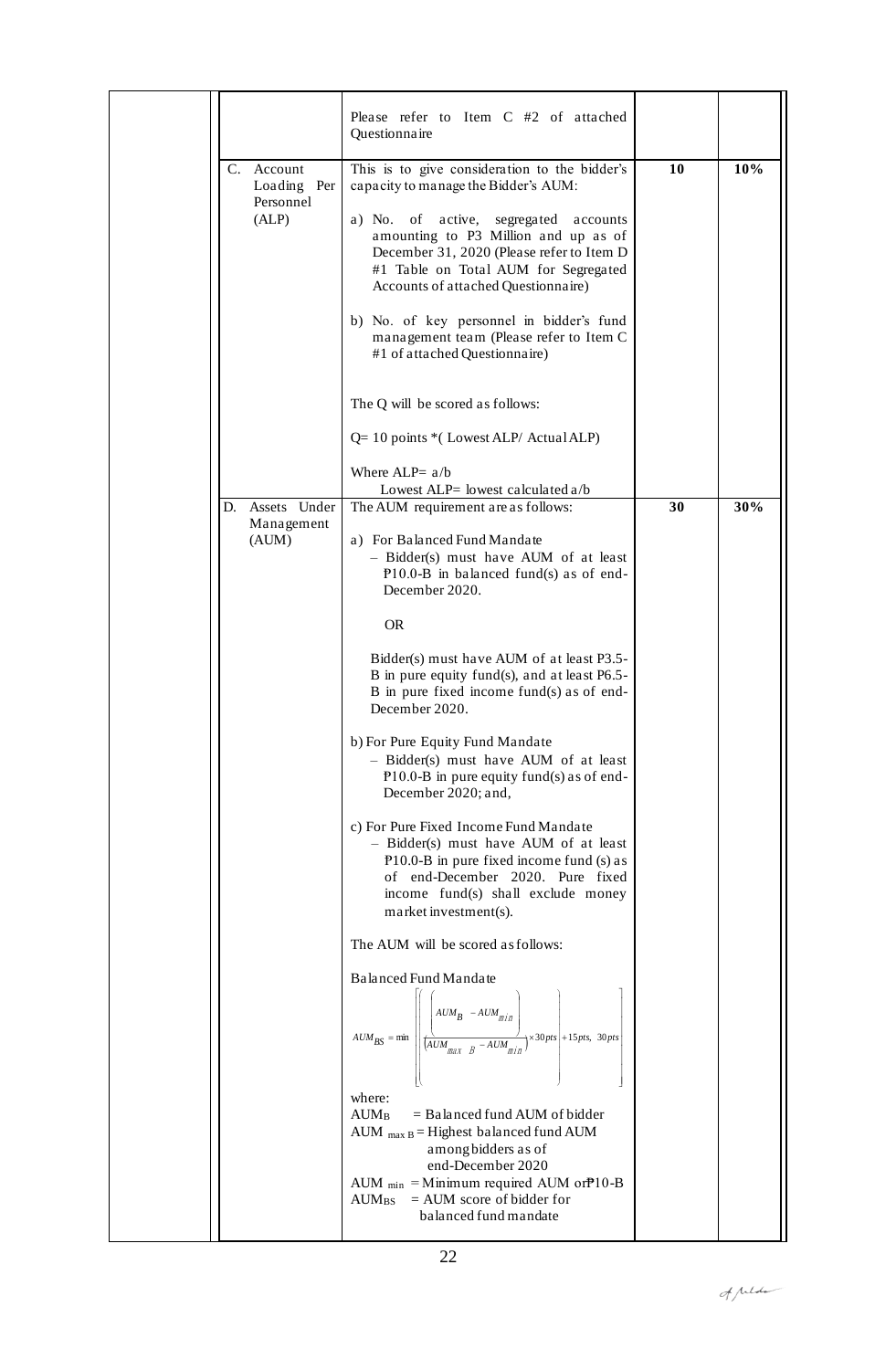|                               | Bidders who do not meet the required AUM<br>per mandate shall be disqualified.                                                                                                                                                                                 |    |     |
|-------------------------------|----------------------------------------------------------------------------------------------------------------------------------------------------------------------------------------------------------------------------------------------------------------|----|-----|
|                               | Pure Equity Fund Mandate                                                                                                                                                                                                                                       |    |     |
|                               | $AUM_{ES} = \min \left[\left \frac{\left(AUM_E - AUM_{min}}{\left(AUM_{max} - E - AUM_{min}\right)}\right) \times 30 \text{ ps} + 15 \text{ ps}, 30 \text{ ps}\right \right]$                                                                                  |    |     |
|                               | where:<br>$\text{AUM}_{\text{E}}$<br>$=$ pure equity fund AUM of bidder<br>AUM <sub>min</sub> = minimum required AUM or $P10-B$<br>$AUM_{max E}$ = highest pure equity fund AUM<br>among bidders for pure equity<br>fund mandate as of end-December<br>2020    |    |     |
|                               | $AUM_{ES}$ = AUM score of bidder for pure<br>equity fund mandate                                                                                                                                                                                               |    |     |
|                               | Bidder(s) who do not meet the required AUM<br>per mandate shall be disqualified.                                                                                                                                                                               |    |     |
|                               | Fixed Income Fund Mandate                                                                                                                                                                                                                                      |    |     |
|                               | where:<br>$=$ AUM of bidder for pure fixed<br>$\rm{AUM_{FI}}$<br>income fund mandate<br>$=$ Minimum required AUM or<br>$\mathrm{AUM}_{\mathrm{min}}$                                                                                                           |    |     |
|                               | $P10-B$<br>$AUM_{max \, FI}$ = Highest pure fixed income fund<br>AUM among bidders for fixed<br>income fund mandate as of                                                                                                                                      |    |     |
|                               | end-December 2020<br>$=$ AUM score of bidder for pure<br>$\text{AUM}_{\text{FIS}}$<br>fixed income fund mandate                                                                                                                                                |    |     |
|                               | Bidder(s) who do not meet the required AUM<br>per mandate shall be disqualified.                                                                                                                                                                               |    |     |
|                               | Bidder(s) must accomplish the attached<br>Questionnaire Item D #2 Table on AUM data<br>per mandate.                                                                                                                                                            |    |     |
| E. Performance<br>Record (PR) | 1. For All Managed Funds:                                                                                                                                                                                                                                      | 15 | 15% |
|                               | For Balanced Fund Mandate<br>a)<br>- Must show an average annual yield over<br>the past five $(5)$ years ending 2020 on its<br>balanced fund(s) or a combination of its<br>equity (35% weight) and fixed income<br>fund $(65\%$ weight) of at least $3.13\%$ . |    |     |
|                               | b) For Pure Equity Fund Mandate<br>- Must show an average annual yield over<br>the past five (5) years ending 2020 on its<br>pure equity fund(s) of at least 0.50%.                                                                                            |    |     |
|                               | c) For Pure Fixed Income Fund Mandate<br>- Must show an average annual yield over<br>the past five (5) years ending 2020 on its<br>pure fixed income fund(s) of at least<br>4.54%.                                                                             |    |     |
|                               | Bidder(s) who meet the minimum required<br>hurdle rate per mandate shall be scored as                                                                                                                                                                          |    |     |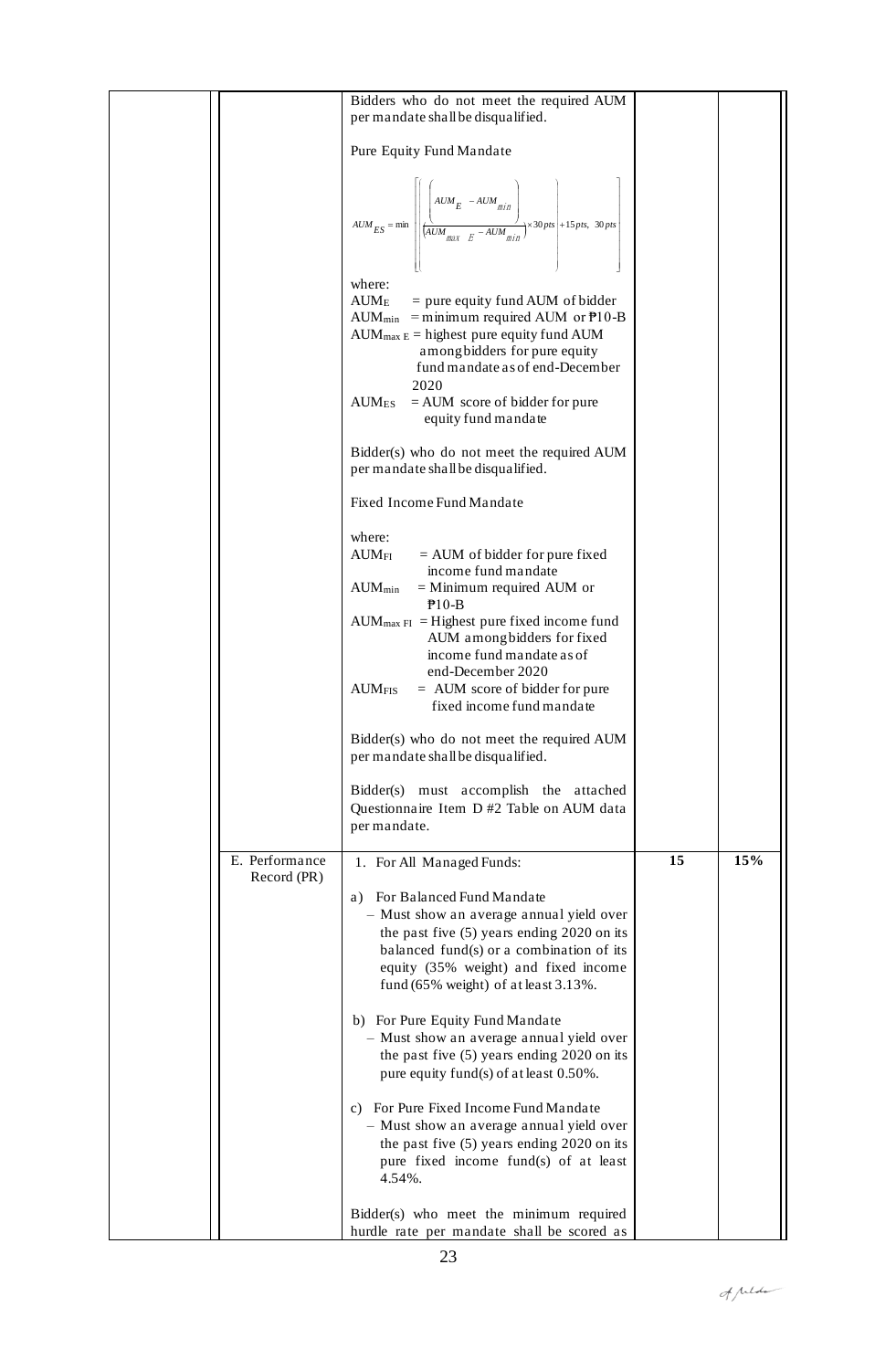|  | <b>TOTAL</b>                                                                                                                                                                                                                                                | <b>100</b> | 100% |
|--|-------------------------------------------------------------------------------------------------------------------------------------------------------------------------------------------------------------------------------------------------------------|------------|------|
|  | Bidder(s) must accomplish the attached<br>Questionnaire Item D.2 #2 Table on AUM data<br>per mandate (column on ROI for the                                                                                                                                 |            |      |
|  | Bidder(s) who do not meet the required AUM<br>per mandate shall be disqualified.                                                                                                                                                                            |            |      |
|  | $Q = 15$ points * (Lowest volatility of returns in<br>the past five years "among all bidders" /<br>Actual volatility of returns in the past 5 years<br>"of the bidder being rated")                                                                         |            |      |
|  | Bidder(s) who meet the minimum required<br>hurdle rate per mandate shall be scored as<br>follows:                                                                                                                                                           |            |      |
|  | c) For Pure Fixed Income Fund Mandate<br>- Must show an average annual yield over<br>the past five $(5)$ years ending 2020 on its<br>pure fixed income fund(s) of at least<br>$4.54\%$ .                                                                    |            |      |
|  | b) For Pure Equity Fund Mandate<br>- Must show an average annual yield over<br>the past five $(5)$ years ending 2020 on its<br>pure equity fund(s) of at least 0.50%.                                                                                       |            |      |
|  | a) For Balanced Fund Mandate<br>- Must show an average annual yield over<br>the past five $(5)$ years ending 2020 on its<br>balanced fund(s) or a combination of its<br>equity (35% weight) and fixed income<br>fund $(65\%$ weight) of at least $3.13\%$ . |            |      |
|  | For Institutional Accounts:<br>2.                                                                                                                                                                                                                           | 15         | 15%  |
|  | Bidder(s) must accomplish the attached<br>Questionnaire Item D.1 #2 Table on AUM data<br>per mandate (column on ROI for the year).                                                                                                                          |            |      |
|  | Bidder(s) who do not meet the required AUM<br>per mandate shall be disqualified.                                                                                                                                                                            |            |      |
|  | $Q=15$ points* (Lowest volatility of returns in<br>the past five years "among all bidders"/Actual<br>volatility of returns in the past 5 years "of the<br>bidder being rated")                                                                              |            |      |
|  | follows:                                                                                                                                                                                                                                                    |            |      |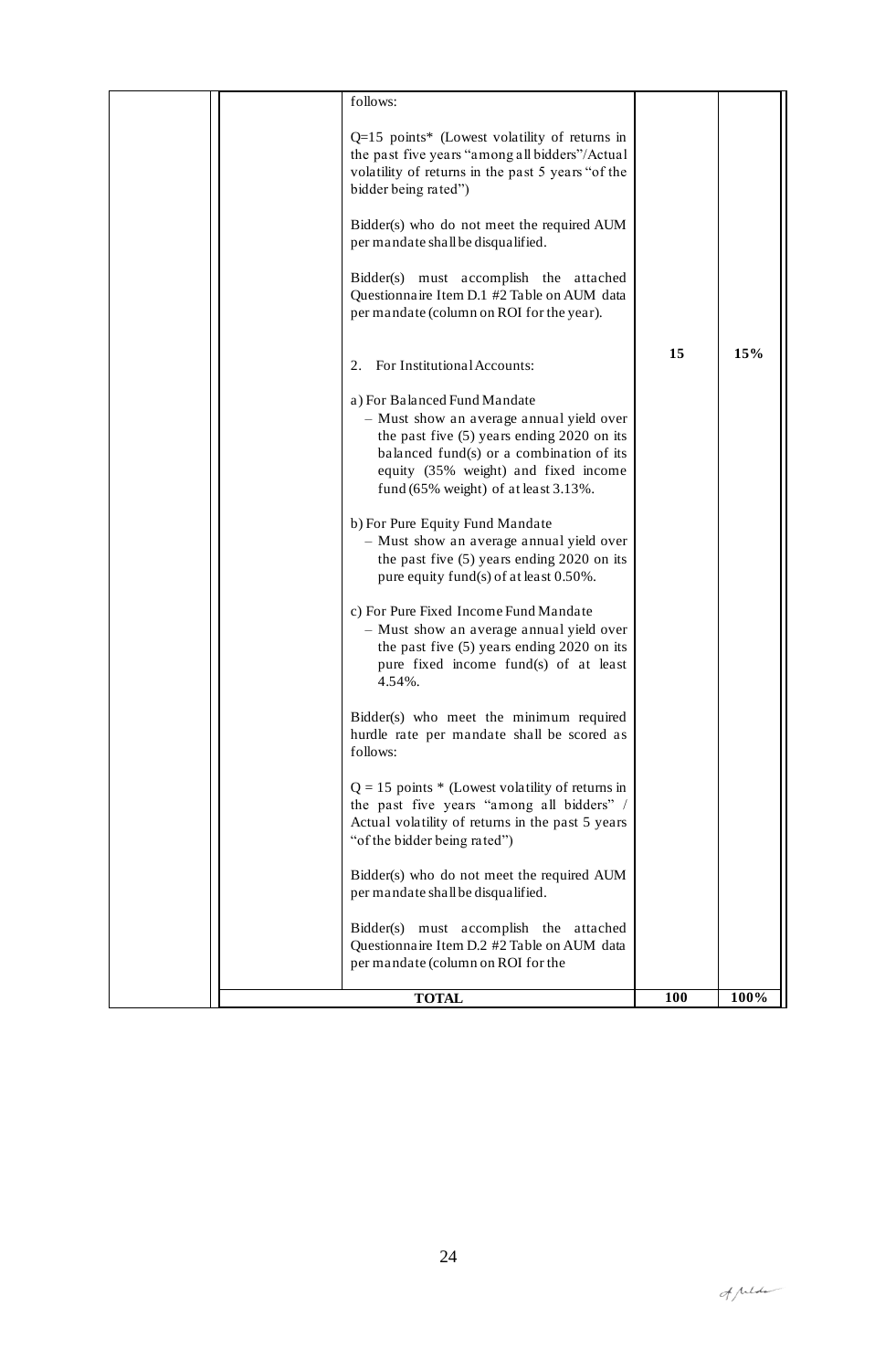*[Date]*

*[Name and address of the Procuring Entity]*

#### Ladies/Gentlemen:

In connection with your Request for Expression of Interest dated *[insert date]* for *[Title of Project]*, *[Name of Consultant]* hereby expresses interest in participating in the eligibility and short listing for said Project and submits the attached eligibility documents in compliance with the Eligibility Documents therefor.

In line with this submission, we certify that:

- a) *[Name of Consultant*] is not blacklisted or barred from bidding by the GoP or any of its agencies, offices, corporations, LGUs, or autonomous regional government, including foreign government/foreign or international financing institution; and
- b) Each of the documents submitted herewith is an authentic copy of the original, complete, and all statements and information provided therein are true and correct.

We acknowledge and accept the Procuring Entity's right to inspect and audit all records relating to our submission irrespective of whether we are declared eligible and short listed or not.

We further acknowledge that failure to sign this Eligibility Document Submission Form shall be a ground for our disqualification.

Yours sincerely,

Signature Name and Title of Authorized Signatory Name of Consultant Address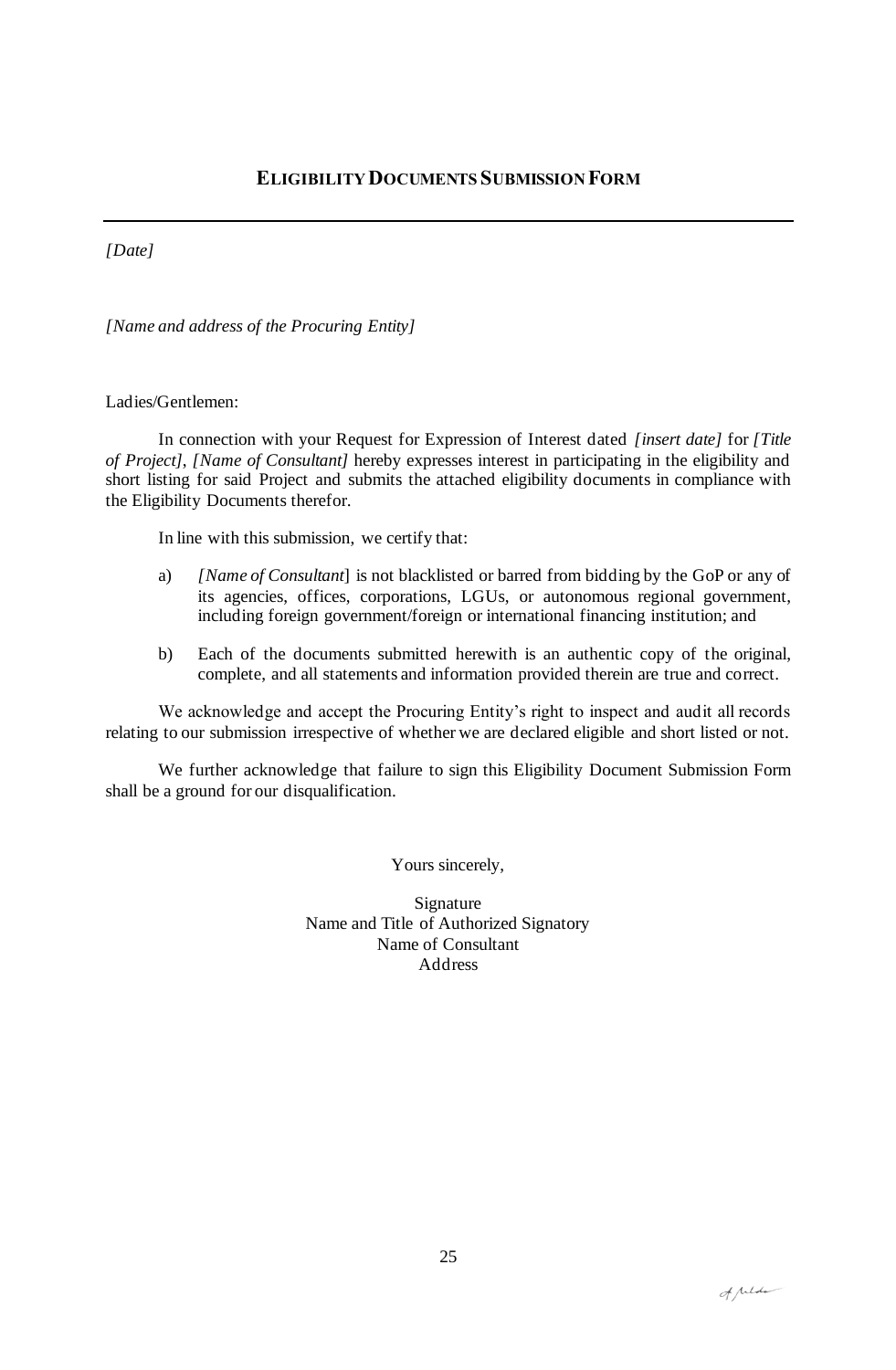## **STATEMENTOFCONSUTANT SPECIFYING ITSNATIONALITY**

#### *[Date]*

#### **SOCIAL SECURITY SYSTEM**

*East Avenue, Diliman, Quezon City*

#### Ladies/Gentlemen:

This is to certify that (Name of Bidder) is :

| (state Nationality) -owned company, |  |
|-------------------------------------|--|
|-------------------------------------|--|

e. *Choose one and delete the other*:

- ( ) citizens/sole proprietorships with at least (\_\_\_%) interest or outstanding capital stock belonging to citizens of the Philippines
- ( ) cooperatives with at least (\_\_\_%) interest or outstanding capital stock belonging to citizens of the Philippines
- ( ) partnerships or organizations with at least (\_\_\_%) interest or outstanding capital stock belonging to citizens of the Philippines.

The company has a total number of \_\_\_\_\_ employees (including regular and part-time), below are the list of consultants/professionals who will actually perform the service are registered professionals authorized by the appropriate regulatory body to practice those professions and allied professions:

- 1.
- 2.
- 3.
- 4.
- 5.

This statement is being issued in compliance with the eligibility requirements for the bidding of the (Name of Project).

Attached for your reference are the Curriculum Vitae of the above-mentioned personnel.

Yours sincerely,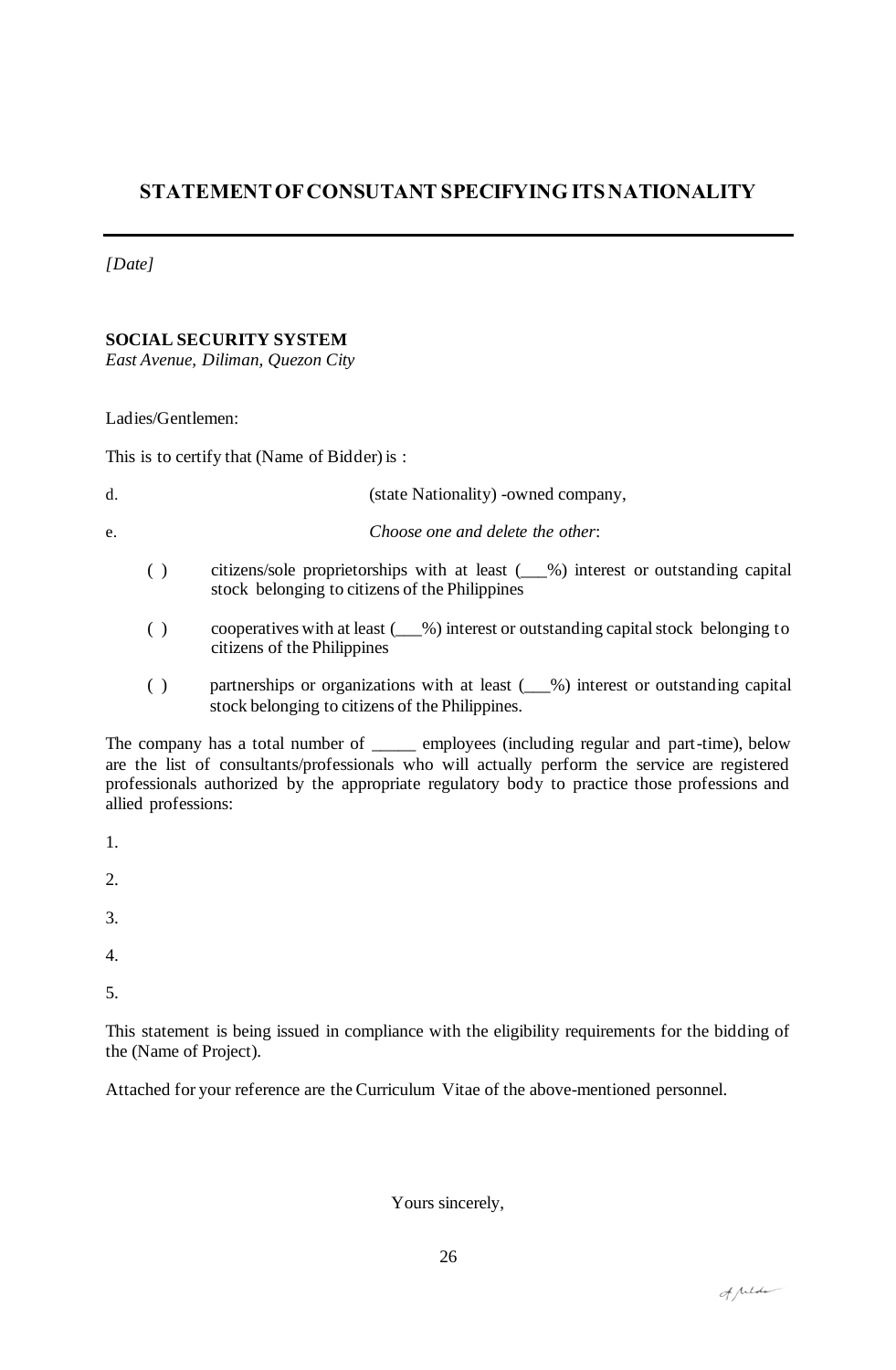#### Signature Name and Title of Authorized Signatory Name of Consultant Address

### **STATEMENT OF ON-GOING GOVERNMENT AND PRIVATE CONTRACTS**

| <b>IMA/TA</b><br><b>NUMBER</b> | <b>DATE OF</b><br><b>AWARD OF THE</b><br><b>CONTRACT</b> | <b>TYPE AND</b><br><b>BRIEF</b><br><b>DESCRIPTION</b><br><b>OFTHE</b><br><b>CONSULTING</b><br><b>SERVICES</b> | <b>CONSULTANT'S</b><br><b>ROLE</b><br><b>(INCLUDE)</b><br><b>CONTACT</b><br><b>PERSON AND</b><br><b>NUMBER</b> ) | <b>AMOUNT OF</b><br><b>CONTRACT</b> | <b>CONTRACT</b><br><b>DURATION</b> |
|--------------------------------|----------------------------------------------------------|---------------------------------------------------------------------------------------------------------------|------------------------------------------------------------------------------------------------------------------|-------------------------------------|------------------------------------|
|                                |                                                          |                                                                                                               |                                                                                                                  |                                     |                                    |

#### **STATEMENT OF COMPLETED GOVERNMENT AND PRIVATE CONTRACTS**

| <b>IMA/TA</b><br><b>NUMBER</b> | <b>DATE OF</b><br><b>AWARD OF THE</b><br><b>CONTRACT</b> | <b>TYPE AND</b><br><b>BRIEF</b><br><b>DESCRIPTION</b><br><b>OFTHE</b><br><b>CONSULTING</b><br><b>SERVICES</b> | <b>CONSULTANT'S</b><br><b>ROLE</b><br><b>(INCLUDE)</b><br><b>CONTACT</b><br><b>PERSON AND</b><br><b>NUMBER</b> ) | <b>AMOUNT OF</b><br><b>CONTRACT</b> | <b>CONTRACT</b><br><b>DURATION</b> |
|--------------------------------|----------------------------------------------------------|---------------------------------------------------------------------------------------------------------------|------------------------------------------------------------------------------------------------------------------|-------------------------------------|------------------------------------|
|                                |                                                          |                                                                                                               |                                                                                                                  |                                     |                                    |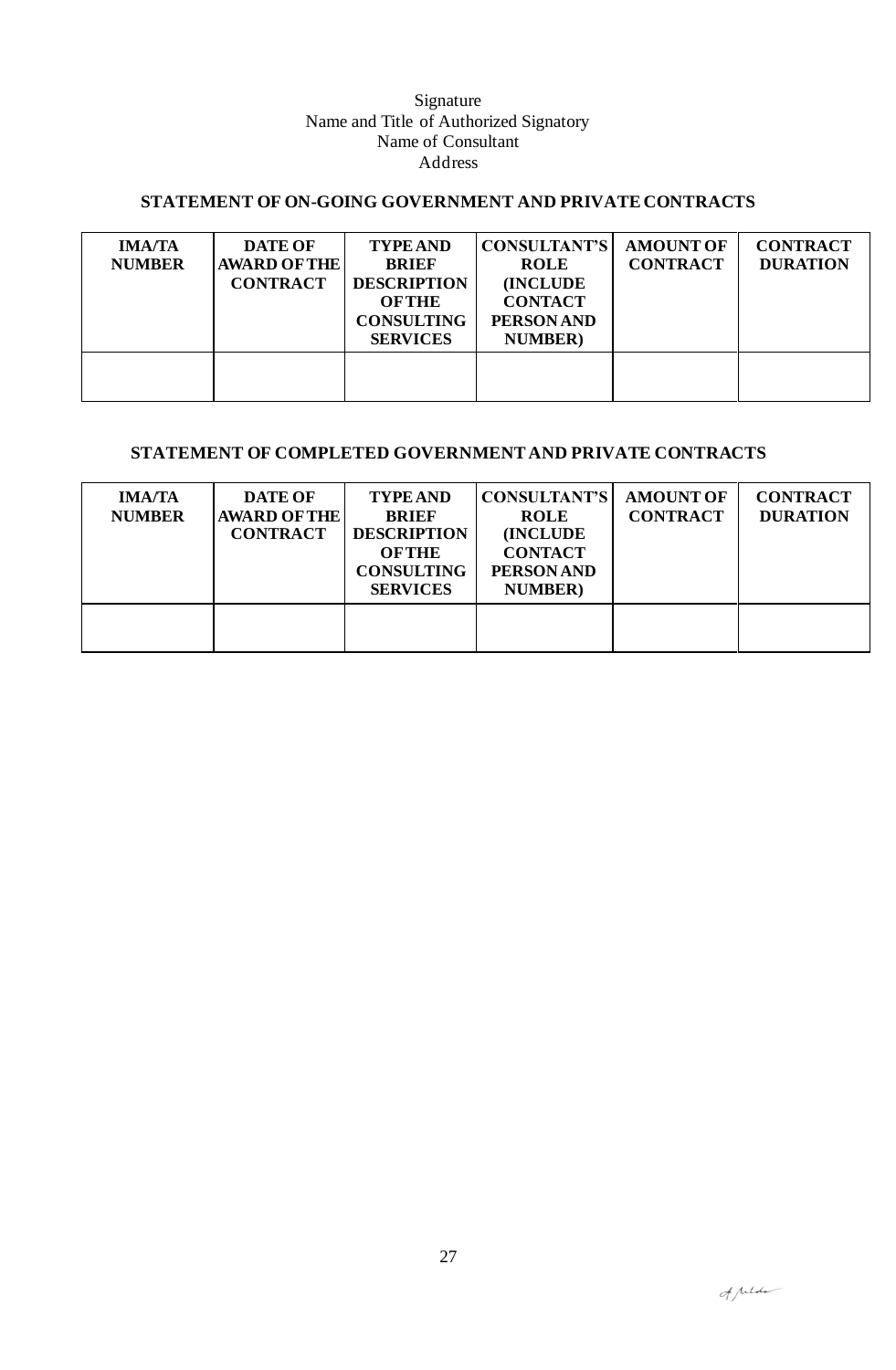#### **QUESTIONNAIRE** *(TO BE ACCOMPLISHED BY BIDDER(S) FOR EACH MANDATE)*

#### **NAME OF COMPANY ADDRESS TYPE OF MANDATE NAME AND POSITION AUTHORIZED TO ANSWER THE QUESTIONNAIRE ON THE BID PROPOSAL TELEPHONE NUMBERS EMAIL ADDRESS**

\_\_\_\_\_\_\_\_\_\_\_\_\_\_\_\_\_\_\_\_\_\_\_\_\_\_\_\_\_\_\_\_\_\_\_\_\_\_\_\_\_\_\_\_\_\_\_\_\_\_\_\_\_\_\_\_\_\_\_\_\_\_\_\_\_\_\_\_\_\_\_\_\_\_\_\_\_\_

#### **A. Organization**

- 1. Please provide the organization and management structure as well as a brief history of the company.
- 2. Where will be the location of the investment management operations people who will be responsible for managing the SSS mandate?
- 3. What government agencies regulate the firm with regard to its fund management activities?
- 4. Please provide copy of licenses/certificates indicating authority to operate as fund management/Trust Corporation.
- 5. Please indicate date when the fund management/trust operation started.
- 6. Provide copies of the firm's Audited Financial Statements (last 3 years).

#### **B. Investment Objectives and Processes**

- 1. What Mandate/s do you wish to manage for SSS? (Pure Fixed Income, Balanced Fund or Pure Equity Fund)
- 2. Describe the investment decision making and portfolio construction processes.
- 3. Describe the company's research team (internal and external).
- 4. How do you select potential investments? Give percentage allocation for each:
	- a. Fundamental analysis
	- b. Yield curve analysis (for Balanced Fund and Pure Fixed Income Mandate only)
	- c. Technical analysis
	- d. Other Quantitative analysis
- 5. Identify international and local industry sectors covered by research and analysis? Provide sample of research reports.

#### **C. Investment Professionals**

1. How many personnel are directly involved in managing your Assets under Management (AUM) as of December 31, 2020 (e.g. investment officers, fund managers, risk officers, dealer, trader, research analysts and other officers or staff involved in managing the fund except backroom personnel)? Please provide list, following the format below:

| No. | <b>Name</b> | <b>Key Position</b> |
|-----|-------------|---------------------|
|     |             |                     |
|     |             |                     |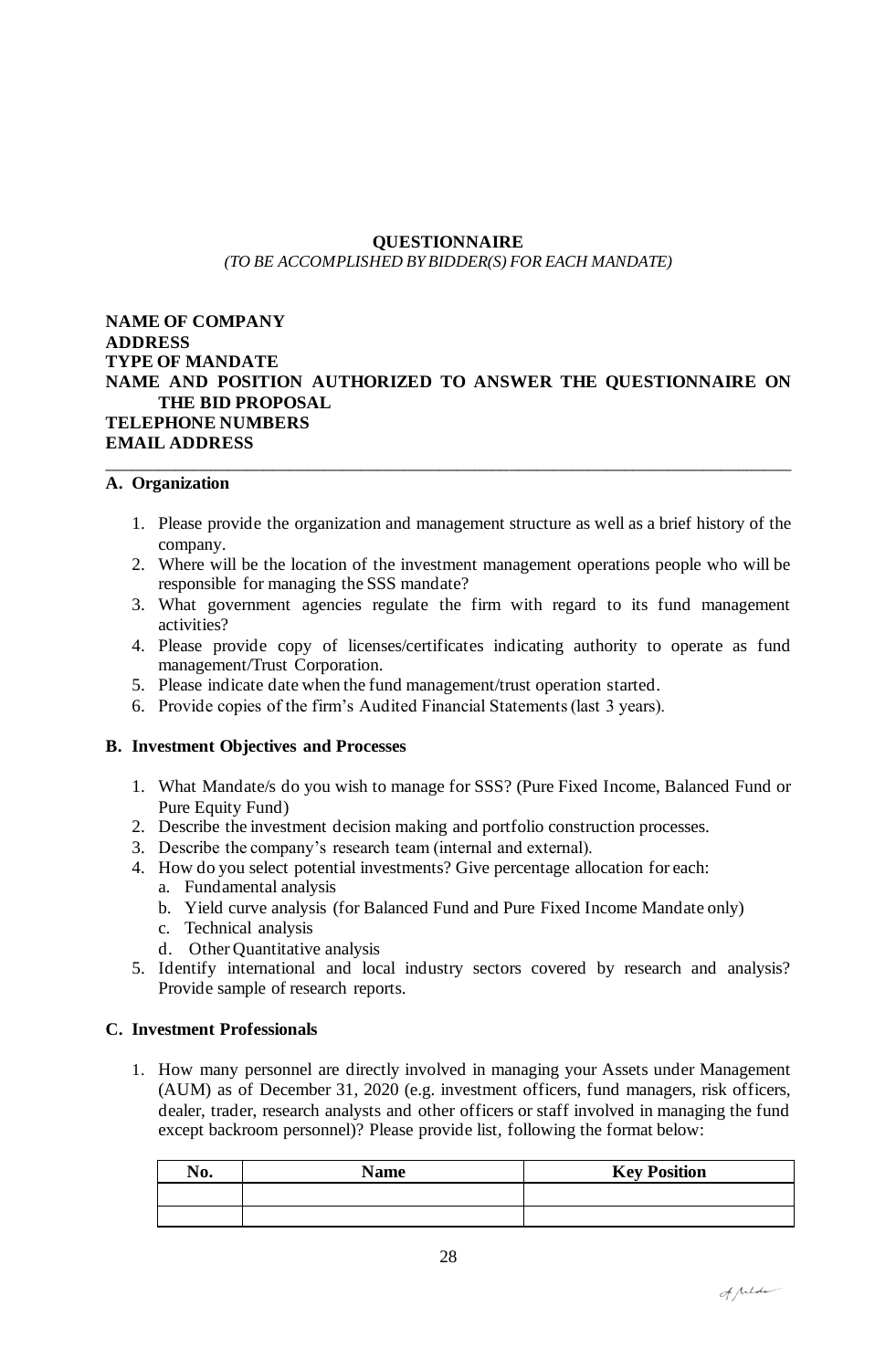2. List your firm's key professionals and portfolio managers **who are to manage the SSS Fund** (e.g. investment officers, fund managers, risk officers, dealer, trader, research analysts and other officers or staff involved in managing the fund, except backroom personnel). Please provide curriculum vitae (refer to **Part II Section VII. Bidding Forms, TPF 6** for the format) of personnel to be assigned to SSS.

| <b>Name</b> | <b>Key Functions</b> | <b>Investment Experience (years)</b> |                            |              |
|-------------|----------------------|--------------------------------------|----------------------------|--------------|
|             |                      | <b>With Firm</b>                     | <b>Outside</b><br>the Firm | <b>Total</b> |
|             |                      |                                      |                            |              |

#### **D. Historical Performance**

#### **D.1 Historical Performance – For All Managed Accounts**

1. Indicate current and active total assets under management (classified according to mandate - pure fixed income fund, balanced fund or pure equity fund) as of December 31, 2020.

| DATE               | <b>Total AUM for Segregated Accounts</b><br>amounting to P 3 Million and up | <b>Remarks</b> |  |
|--------------------|-----------------------------------------------------------------------------|----------------|--|
|                    | <b>No. of Accounts</b>                                                      |                |  |
| As of December 31, |                                                                             |                |  |
| 2020               |                                                                             |                |  |

#### 2. Historical Performance

| <b>DATE</b>    | <b>Total AUM Balanced Fund Mandate</b><br>amounting to P 3 Million and up | <b>ROI</b> for the<br>Year |  |
|----------------|---------------------------------------------------------------------------|----------------------------|--|
|                | <b>No. of Accounts</b>                                                    | <b>Value in PhP</b>        |  |
| As of end 2020 |                                                                           |                            |  |
| As of end 2019 |                                                                           |                            |  |
| As of end 2018 |                                                                           |                            |  |
| As of end 2017 |                                                                           |                            |  |
| As of end 2016 |                                                                           |                            |  |

| <b>DATE</b>    | <b>Total AUM Pure Equity Fund Mandate</b><br>amounting to P 3 Million and up | <b>ROI</b> for the<br>Year |  |
|----------------|------------------------------------------------------------------------------|----------------------------|--|
|                | <b>No. of Accounts</b>                                                       | <b>Value in PhP</b>        |  |
| As of end 2020 |                                                                              |                            |  |
| As of end 2019 |                                                                              |                            |  |
| As of end 2018 |                                                                              |                            |  |
| As of end 2017 |                                                                              |                            |  |
| As of end 2016 |                                                                              |                            |  |

| DATE             | <b>Total Pure Fixed Income Mandate</b><br>amounting to P 3 Million and up |                     | <b>ROI</b> for the<br>Year |
|------------------|---------------------------------------------------------------------------|---------------------|----------------------------|
|                  | <b>No. of Accounts</b>                                                    | <b>Value in PhP</b> |                            |
| As of end 2020   |                                                                           |                     |                            |
| As of end 2019   |                                                                           |                     |                            |
| As of end 2018   |                                                                           |                     |                            |
| As of end $2017$ |                                                                           |                     |                            |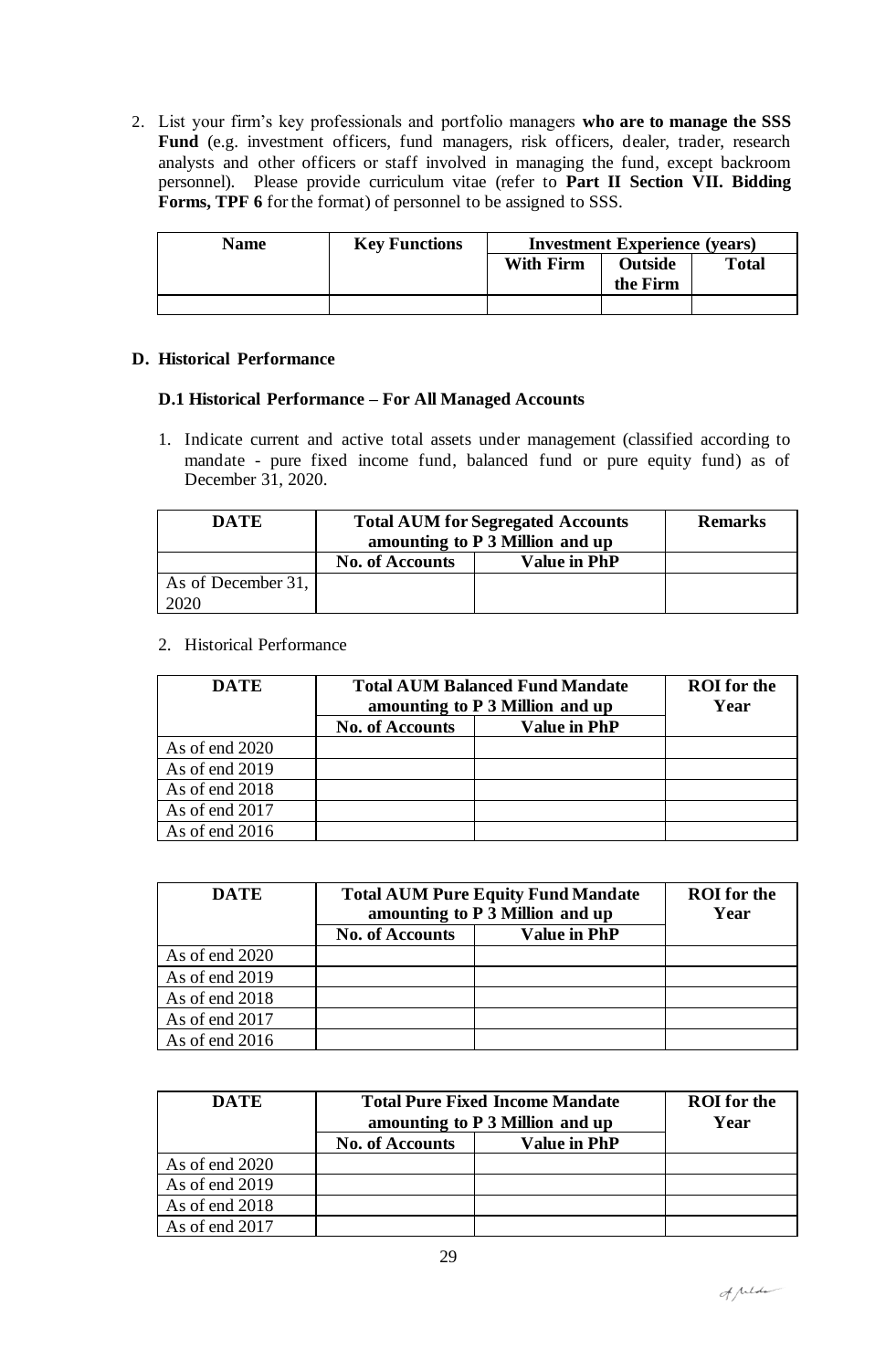| 1.001 <sub>L</sub><br>$\mathbf{r}$ | $110 \times 100$ |  |  |
|------------------------------------|------------------|--|--|
|                                    |                  |  |  |

#### **D.2 Historical Performance – For Institutional Accounts**

1. Indicate current and active total assets under management (classified according to mandate - pure fixed income fund, balanced fund or pure equity fund) as of December 31, 2020.

| DATE               | <b>Total AUM for Segregated Accounts</b><br>amounting to P 3 Million and up |                     | <b>Remarks</b> |
|--------------------|-----------------------------------------------------------------------------|---------------------|----------------|
|                    | <b>No. of Accounts</b>                                                      | <b>Value in PhP</b> |                |
| As of December 31, |                                                                             |                     |                |
|                    |                                                                             |                     |                |

#### 2. Historical Performance

| <b>DATE</b>    | <b>Total AUM Balanced Fund Mandate</b><br>amounting to P 3 Million and up |                     | <b>ROI</b> for the<br>Year |
|----------------|---------------------------------------------------------------------------|---------------------|----------------------------|
|                | <b>No. of Accounts</b>                                                    | <b>Value in PhP</b> |                            |
| As of end 2020 |                                                                           |                     |                            |
| As of end 2019 |                                                                           |                     |                            |
| As of end 2018 |                                                                           |                     |                            |
| As of end 2017 |                                                                           |                     |                            |
| As of end 2016 |                                                                           |                     |                            |

| <b>DATE</b>    | <b>Total AUM Pure Equity Fund Mandate</b><br>amounting to P 3 Million and up |                     | <b>ROI</b> for the<br>Year |
|----------------|------------------------------------------------------------------------------|---------------------|----------------------------|
|                | <b>No. of Accounts</b>                                                       | <b>Value in PhP</b> |                            |
| As of end 2020 |                                                                              |                     |                            |
| As of end 2019 |                                                                              |                     |                            |
| As of end 2018 |                                                                              |                     |                            |
| As of end 2017 |                                                                              |                     |                            |
| As of end 2016 |                                                                              |                     |                            |

| <b>DATE</b>    | <b>Total Pure Fixed Income Mandate</b><br>amounting to P 3 Million and up |                     | <b>ROI</b> for the<br>Year |
|----------------|---------------------------------------------------------------------------|---------------------|----------------------------|
|                | <b>No. of Accounts</b>                                                    | <b>Value in PhP</b> |                            |
| As of end 2020 |                                                                           |                     |                            |
| As of end 2019 |                                                                           |                     |                            |
| As of end 2018 |                                                                           |                     |                            |
| As of end 2017 |                                                                           |                     |                            |
| As of end 2016 |                                                                           |                     |                            |

- 3. Under what Mandate is your largest local and peso-denominated account? How much?
- 4. Provide your performance track record for each mandate (if applicable) and briefly comment on periods of underperformance, if any.

#### **E. Reports**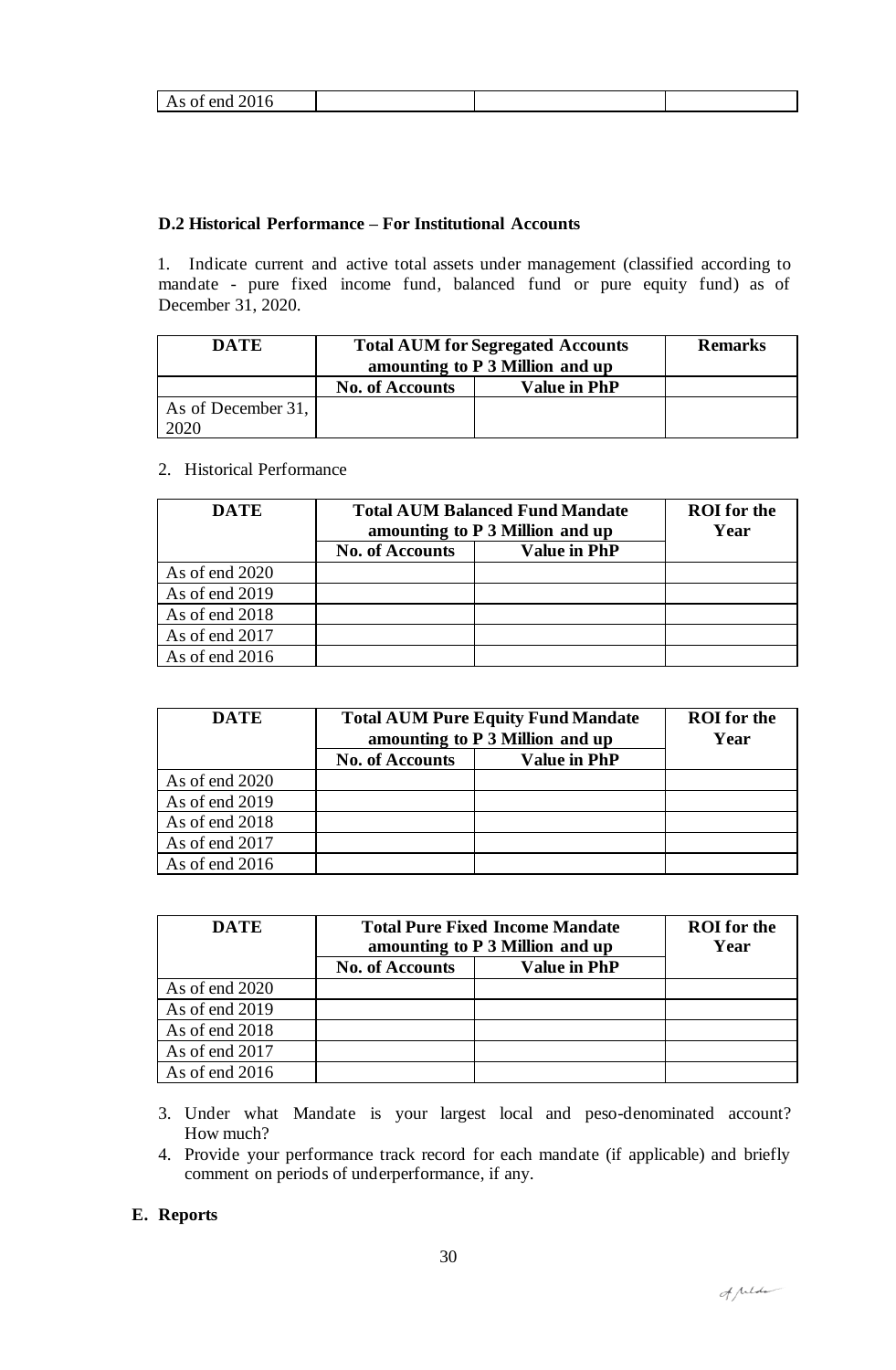1. Enumerate the reports you provide to institutional clients as well as their frequency.

#### **F. Proposed Investment Strategy**

- 1. Describe the strategy to be implemented and explain how asset/security allocations will be taken. How do you propose to implement the mandate for SSS?
- 2. Provide estimate of expected return and volatility of your proposed portfolio up to end of 2021.
- 3. What strategic and tactical asset/security allocation would you propose to generate returns?

#### **G. Risk Management**

- 1. Describe your company's philosophy and approach to risk management.
- 2. Describe your company's risk management structure. Please provide short profile of the Risk Management Committee responsible for management of client's portfolio.
- 3. Describe your company's risk management policies, procedures and controls in the management of segregated funds.
- 4. Is your risk management process, i.e. the entire process from risk identification and analysis, mitigation to compliance monitoring, subject to periodic review of an independent third party? If yes, please describe the review process.
- 5. What are the risk assessment methodologies and techniques used to evaluate the different portfolio risks? What risk application, parameters/measures are used to monitor and control risks?
- 6. What are the risk reports provided to clients? How frequent are the reports provided to clients?

*The undersigned hereby certifies that the above answers are true and correct based on personal knowledge and/or public/company records, and that the undersigned has been authorized to respond to this questionnaire as well as to submit Bid Proposal for SSS Hiring of External Fund Managers per the attached Secretary Certificate/Board Resolution of \_\_\_\_\_\_\_\_\_\_\_\_\_\_\_\_ (Name of Firm).*

Signature over Printed Name Date Designation Name of Firm

\_\_\_\_\_\_\_\_\_\_\_\_\_\_\_\_\_\_\_\_\_\_\_\_\_\_